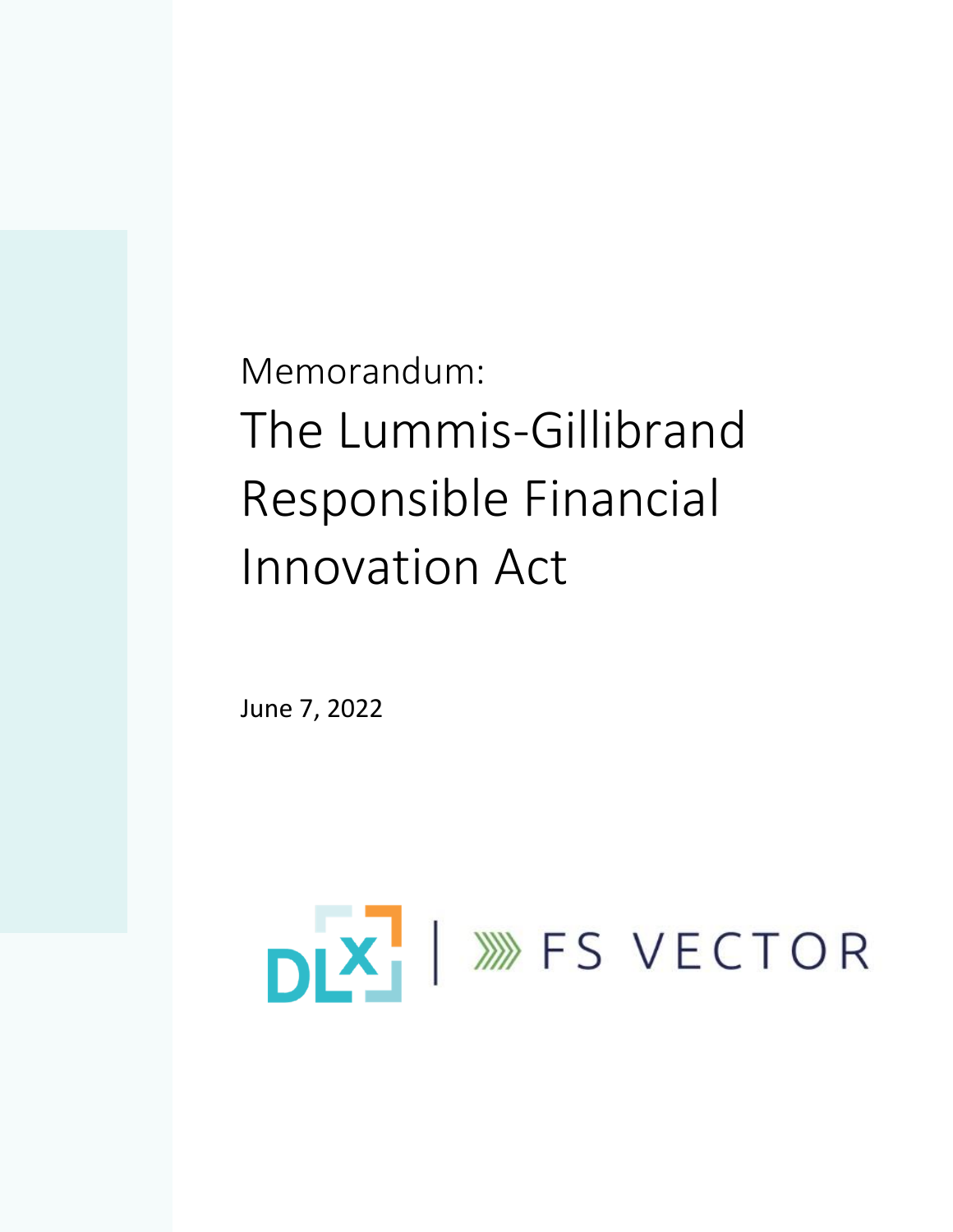

### **INTRODUCTION**

On June 7, 2022, Senators Cynthia Lummis (R-WY) and Kirsten Gillibrand (D-NY) announced the anticipated introduction of the bipartisan Lummis-Gillibrand Responsible Financial Innovation Act (the "RFIA"). If enacted in its current form, the RFIA will be the first comprehensive federal legislation to tackle cryptocurrency, blockchain, and digital assets across almost all aspects of the regulatory spectrum. The RFIA addresses the most significant issues which arise at the intersection of traditional financial regulation and digital asset innovation across taxation, securities, banking, and consumer protection and helps position the United States at the forefront of the pursuit to set a global regulatory agenda for the space.

Among the key provisions of the RFIA are: clarifying when digital assets are properly treated as commodities, including a rebuttable presumption that certain digital assets offered as part of investment contracts are not themselves securities if they do not have the essential characteristics of a "security"; heightened requirements for collateralization and transparency for payment stablecoin issuers; targeted SEC-furnished disclosure requirements for entities that fundraise through the sale or distribution of digital assets and continue to provide "entrepreneurial or managerial efforts" that primarily determine the value of the digital assets; and requirements for timely studies and final guidance issuance on a number of regulatory ambiguities not directly addressed by the RFIA. (See Appendix B)

There are several other bills addressing aspects of the digital asset sector on the Congressional docket for  $2022<sup>1</sup>$  but none except the RFIA aim to address all sectors of regulatory oversight in one coordinated effort. The RFIA includes or draws upon a number of these pieces of legislation, building upon and synthesizing earlier work. We have highlighted when that is the case in the memo below.

While we don't anticipate that the RFIA will become law while the current Congress is in session, given the breadth of the RFIA and the multiple Congressional committees to be navigated, the anticipated introduction of the RFIA is a tremendous milestone for industry and positions Senator Lummis and Senator Gillibrand as the nation's go-to thought leaders in the space, as they gather feedback and community input and work to reintroduce the RFIA in the next Congress (2023).

Below, we explain some of the key provisions of the RFIA, how these provisions could affect the future of digital asset business, and how businesses utilizing digital assets can prepare accordingly.

<sup>1</sup> *See, e.g.*, The Digital Commodity Exchange Act (H.R. 7614); Virtual Currency Tax Fairness Act of 2022 (H.R. 6582); Keep Innovation In America Act (H.R. 6006); The Securities Clarity Act (H.R. 4451); U.S. Virtual Currency Consumer Protection Act of 2021 (H.R. 5100); The Blockchain Regulatory Certainty Act (H.R. 5045); The Token Taxonomy Act (H.R. 1628); Clarity for Digital Tokens Act of 2021 (H.R.5496); The Eliminate Barriers to Innovation Act of 2021 (H.R. 1602); The Digital Taxonomy Act (H.R. 3638).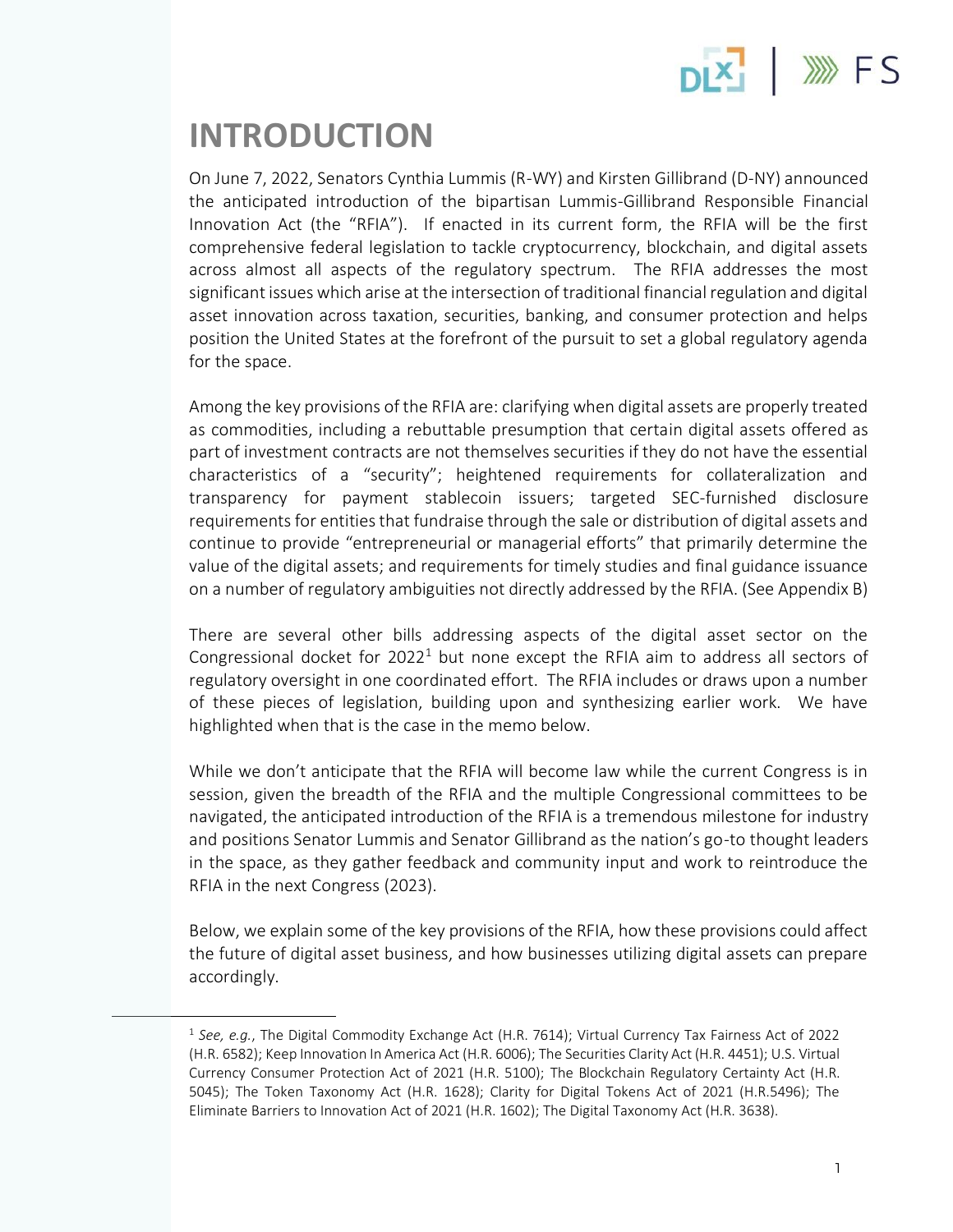### $x$   $\gg$  FS

#### **TITLE I - DEFINITIONS**

*Our observations:* Title I lays the groundwork for the rest of the RFIA by providing the levelsetting definitions needed to establish a common language across a range of pre-existing regulatory frameworks. This starts with a flexible term for value stored on a blockchain, "digital asset," while acknowledging the unique utilities and risks of different digital asset sub-categories. By creating both broad and flexible language to discuss the digital asset sector, Title I allows for the development of the tailored regulatory approach that follows.

The RFIA begins by adding a number of important definitions to the United States Code ("USC"). Title I of the RFIA would provide a federal definition of the term "digital asset":

[A] natively electronic asset that (i) confers economic, proprietary, or access rights or powers; and (ii) is recorded using cryptographically secured distributed ledger technology, or any similar analogue; and [B] includes (i) virtual currency and ancillary assets, consistent the Commodity Exchange Act; (ii) payment stablecoins (as defined below); and (iii) other securities and commodities, that meet the digital asset definition.

In addition, with all of the focus recently on "stablecoins", the RFIA provides a relevant definition of "payment stablecoin", which is a digital asset that:

(A) [I]s redeemable, on demand, on a one to one basis for instruments denominated in United States dollars and defined as legal tender or for the instruments defined as legal tender under the laws of a foreign country (excluding virtual currency defined as legal tender under the laws of a foreign country); (B) is issued by a business entity; (C) is accompanied by a statement from the issuer, that the asset is redeemable as specified in subparagraph (A) from the issuer or another identified person; (D) is backed by 1 or more financial assets (excluding other digital assets), consistent with subparagraph (A); and (E) is intended to be used as a medium of exchange.

This definition will pick up "traditional" stablecoins that are backed by financial assets; however, algorithmic stablecoins such as the Terra ecosystem's UST (which recently made the news due to its downfall) would fall wholly outside this framework. Algorithmic stablecoins under the RFIA are "virtual currency," which is defined to mean:

[A] digital asset that (i) is used primarily as a medium of exchange, unit of account, store of value, or any combination of such functions; (ii) is not legal tender, as described in section 5103; and (iii) does not derive value from or is backed by an underlying financial asset (except other digital assets); and (B) includes a digital asset, consistent with subparagraph (A) that is accompanied by a statement from the issuer that a denominated or pegged value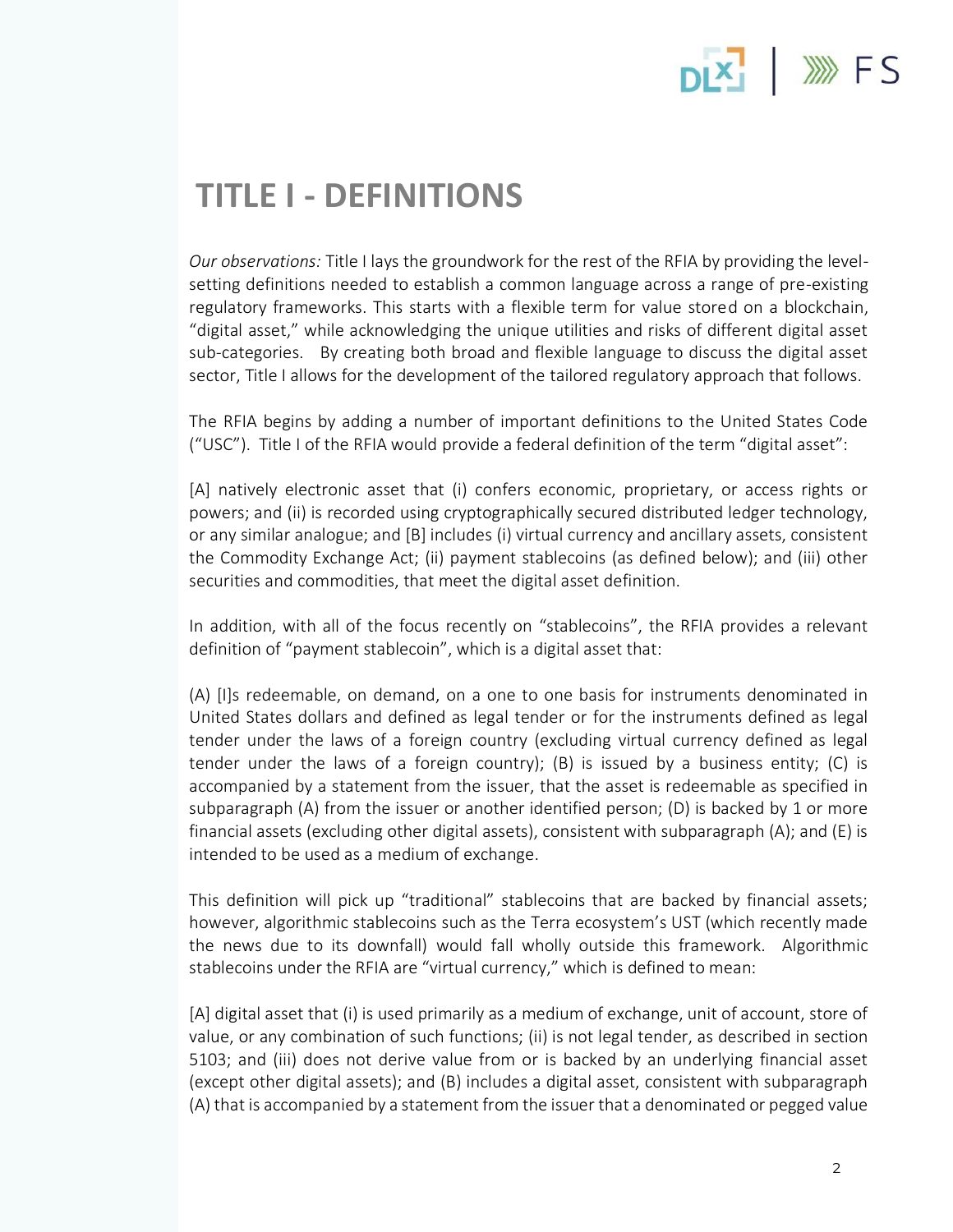

will be maintained and be available upon redemption from the issuer or other identified person, based solely on a smart contract.

It's important to note that the RFIA differentiates "virtual currencies" from "payment stablecoins" in that virtual currencies are digital assets that may have their own intrinsic value or may derive their value from other digital assets that underlie them, whereas "payment stablecoins" must necessarily derive their value from underlying financial assets that are *not* themselves other digital assets.

Definitions are also added for the terms "smart contract" (computer code within the distributed ledger technology that executes an instruction based on the occurrence or nonoccurrence of specified conditions), "distributed ledger technology" (a ledger shared across a series of nodes that could be either closed or open to others and includes some type of consensus mechanism) and "digital asset intermediary" (someone with a license to conduct digital asset market activities and not a depository institution) among others.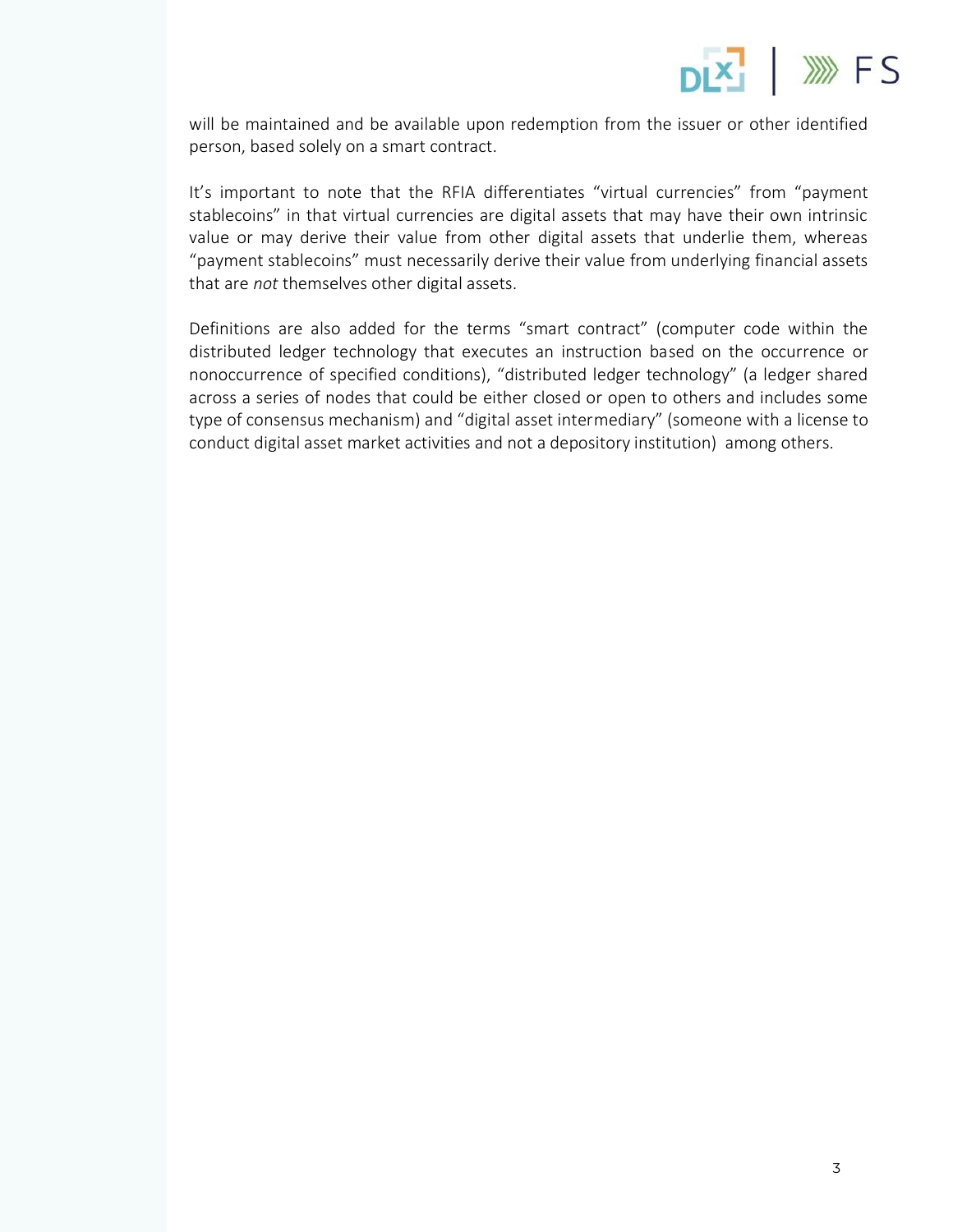# **INS** FS

#### **TITLE II – TAXATION**

*Our observations*: Title II addresses many of the most pressing issues relating to the taxation of digital assets and their use. This will help to resolve questions from innovators in the digital asset industry and others that use digital assets regarding the taxation while responding to the Administration's concerns that digital asset users are paying their fair share of tax on their economic activity.

Title II of the RFIA addresses several of the questions relating to the taxation of digital assets and the use of decentralized finance applications that have most concerned the blockchain community since the passage of the Infrastructure Investment and Jobs Act in 2021. Guidance on the tax treatment of digital assets was first issued by the Internal Revenue Service (the "IRS") in 2014<sup>2</sup> and the agency has since maintained a helpful FAQ on its website explaining how Notice 2014-21 and other tax provisions apply to digital assets.<sup>3</sup> However, as technology has rapidly developed in the digital asset space, new questions and controversies have emerged that many have asserted require additional clarity.

Tax policy quickly became the digital asset sector's most pressing issue in November 2021 when President Biden signed the Infrastructure Investment and Jobs Act (H.R. 3684) (the "Infrastructure Act") into law. The Infrastructure Act included a controversial digital asset tax provision expanding the definition of "broker" to include "any person who (for consideration) is responsible for providing any service effectuating transfers of digital assets on behalf of another person."<sup>4</sup> The expansion drew strong criticism from the digital asset community for being overly broad.<sup>5</sup> The language of the Infrastructure Act could be read to include cryptocurrency "miners" or even some software developers.

Title II includes portions of HR 3708 which was introduced earlier this year and provides further clarity. Specifically, Section 202 of the RFIA eliminates the problematic definition of "broker" included in the Infrastructure Bill and replaces it with, "any person who (for consideration) stands ready in the ordinary course of a trade or business to effect sales of digital assets at the direction of their customers."<sup>6</sup> This definition would more appropriately tailor the reporting and taxation requirements imposed by broker classification to digital asset exchanges, who are better positioned to manage the relevant reporting obligations.

<sup>&</sup>lt;sup>2</sup> IRS Notice 2014-21.

<sup>3</sup>*See* Frequently Asked Questions on Virtual Currency Transactions, IRS.Gov.

<sup>4</sup> IRC § 6045(c)(1)(D).

<sup>5</sup>*See, e.g.*, U.S. Infrastructure Bill's Crypto Broker & Tax Fracas Shows Regulatory Hill to Climb, Sygna.

 $6$  Section 202, proposed IRC § 6045(c)(1)(D).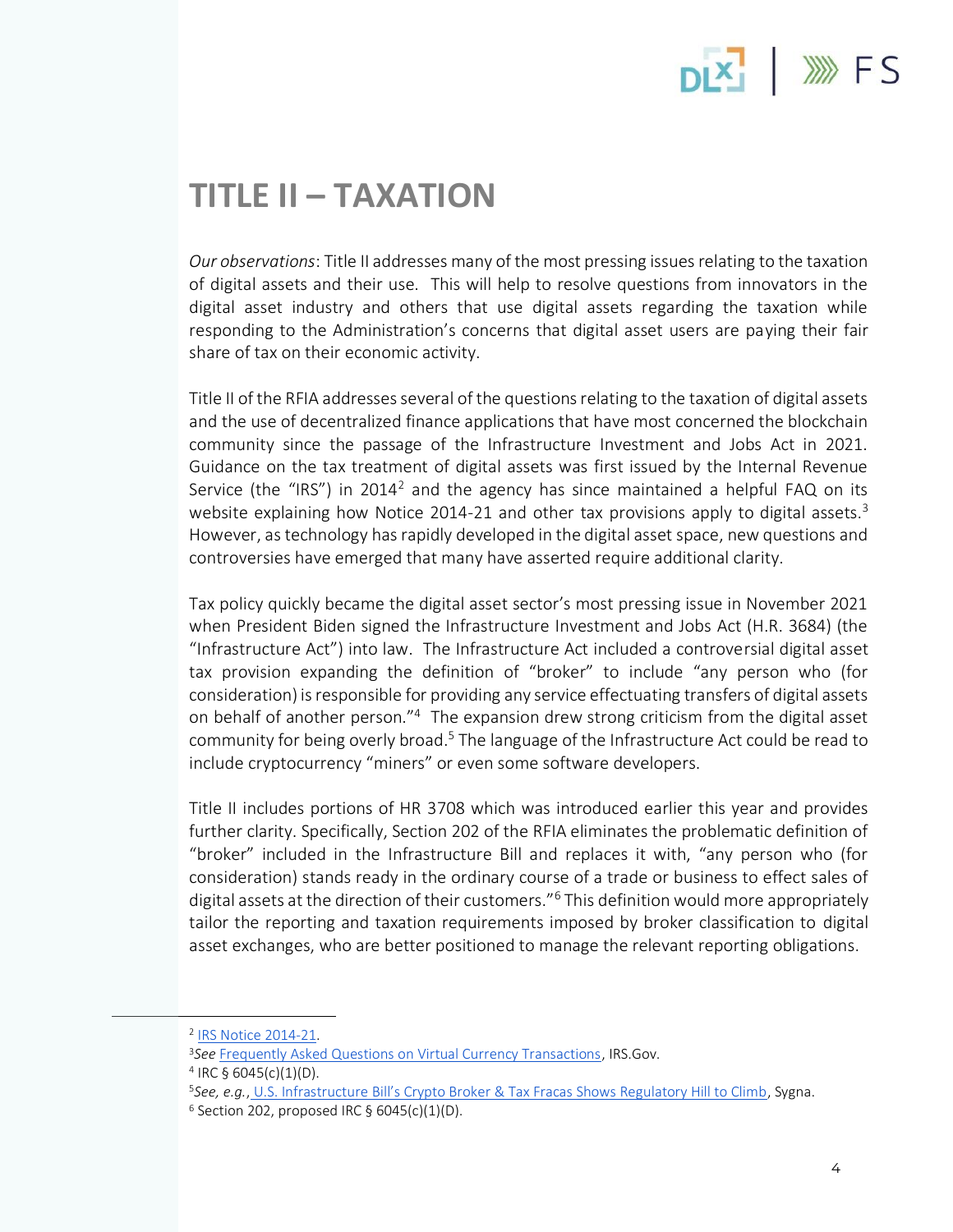

Title II also removes an obligation to include gain or loss from the change of value in a virtual currency used for personal transactions under \$200.<sup>7</sup> This provision is intended to encourage retail use of virtual currency for modest everyday payments. Under current federal tax rules, when a taxpayer trades a digital asset for other property, the trade is a taxable event for which a taxpayer has to report a gain or loss. By exempting transactions under \$200 from this treatment, individuals can pay for goods and services in virtual currency without keeping track of minor purchases or price fluctuations. The Virtual Currency Tax Fairness Act (H.R. 6582), introduced in February, also called for this \$200 exemption. Notably, unlike H.R. 6582, the RFIA's exemption would apply only to Virtual Currencies, which, as defined above, are digital assets that are used "as a medium of exchange" (and so would likely not pick up governance tokens or other assets used primarily for purposes other than payments). To avoid "structuring", the section aggregates all dispositions which are part of the same transaction (or a series of related transactions). On a positive note, the Senators included an inflation adjustment to ensure that the modest exemption does not lose value if inflation takes off. Important to keep in mind is that under the RFIA both algorithmic stablecoins and digital asset backed stablecoins are within the definition of Virtual Currency.<sup>8</sup>

In another important move on the taxation front, Title II addresses the tax treatment of certain decentralized autonomous organizations ("DAOs"), an issue that has caused practitioners much consternation. Under section 204 of the RFIA, a DAO is defined as an organization:

(i) which utilizes smart contracts to effectuate collective action for a business, commercial, charitable, or similar entity, (ii) governance of which is achieved primarily on a distributed basis, and (iii) which is properly incorporated or organized under the laws of a State or foreign jurisdiction as a decentralized autonomous organization, cooperative, foundation or any similar entity.

This definition, while broad, still requires the presence of some legal formality, while providing flexibility to DAO proponents as the precise type of entity is utilized. Section 204 categorizes DAOs as business entities which are not disregarded for tax purposes. Section 204 clarifies that treasury management (including mining and staking) and raising funds for charitable purposes are not business activities for determining whether a DAO is a taxexempt social club.<sup>9</sup>

Section 206 requires the Secretary of the Treasury to adopt guidance within one year for treating digital asset mining and staking as income not realized until disposition of the assets, for what may happen in forks, for merchant acceptance of digital assets as

 $7$  Section 201(a).

<sup>8</sup> Section 201(a).

 $9$  Section 204, proposed IRC § 7701(a)(51).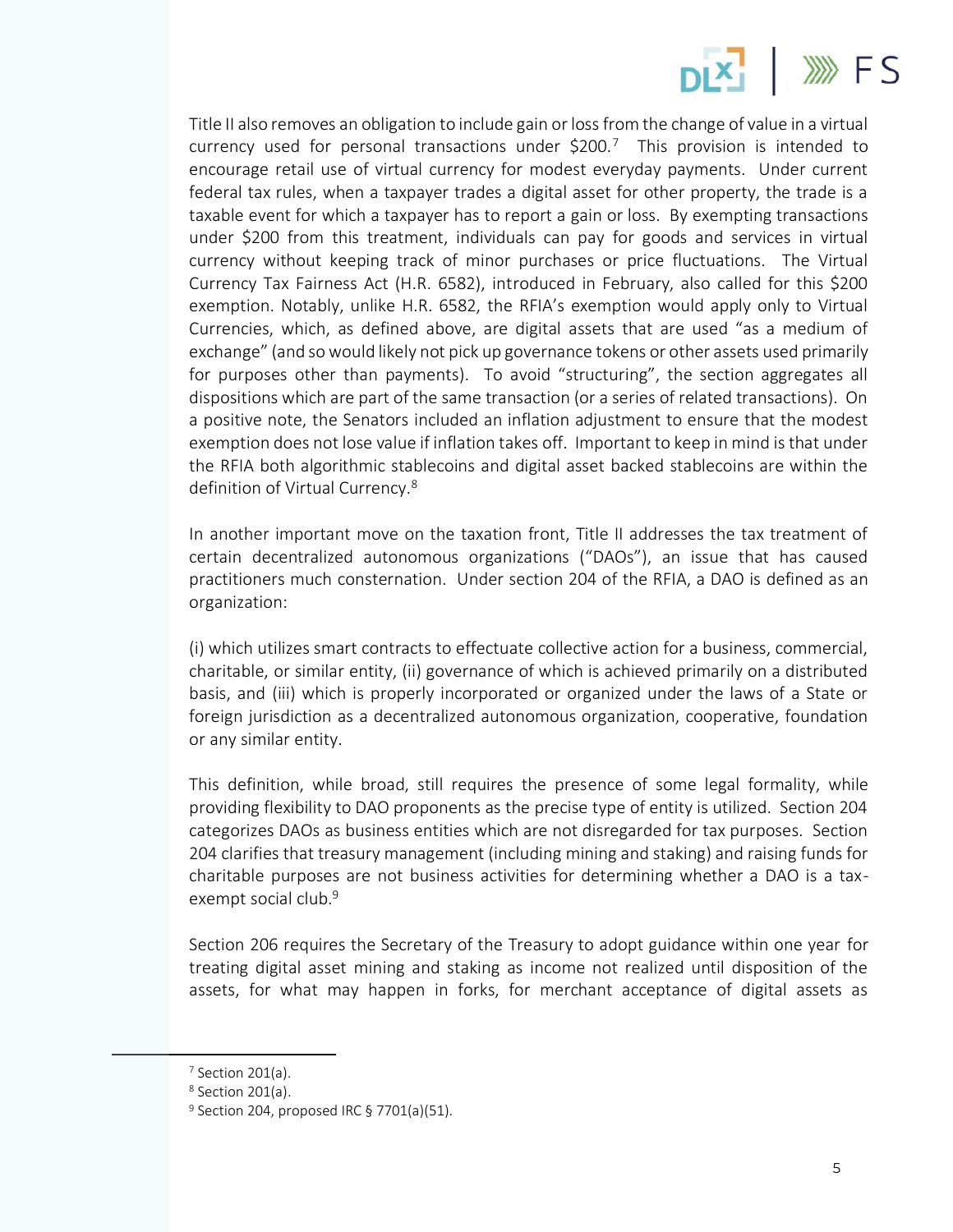

payments, for payment stablecoins (as defined by the legislation) and for charitable contributions of digital assets over \$5000.<sup>10</sup>

Section 207 instructs the Comptroller General of the United States to conduct a study and provide a report relating to retirement investing in digital assets. This report will be coordinated by multiple regulatory agencies and would be due to Congress (should the RFIA be adopted this year) by March 2023.

Section 208 provides much needed clarity to proof-of-work miners and proof-of-stake validators by clarifying that income relating to such activities will not be included in the taxpayer's "gross income" until the taxable year of the disposition of those assets produced or received in connection with those activities.

<sup>10</sup> Section 206(a)(4).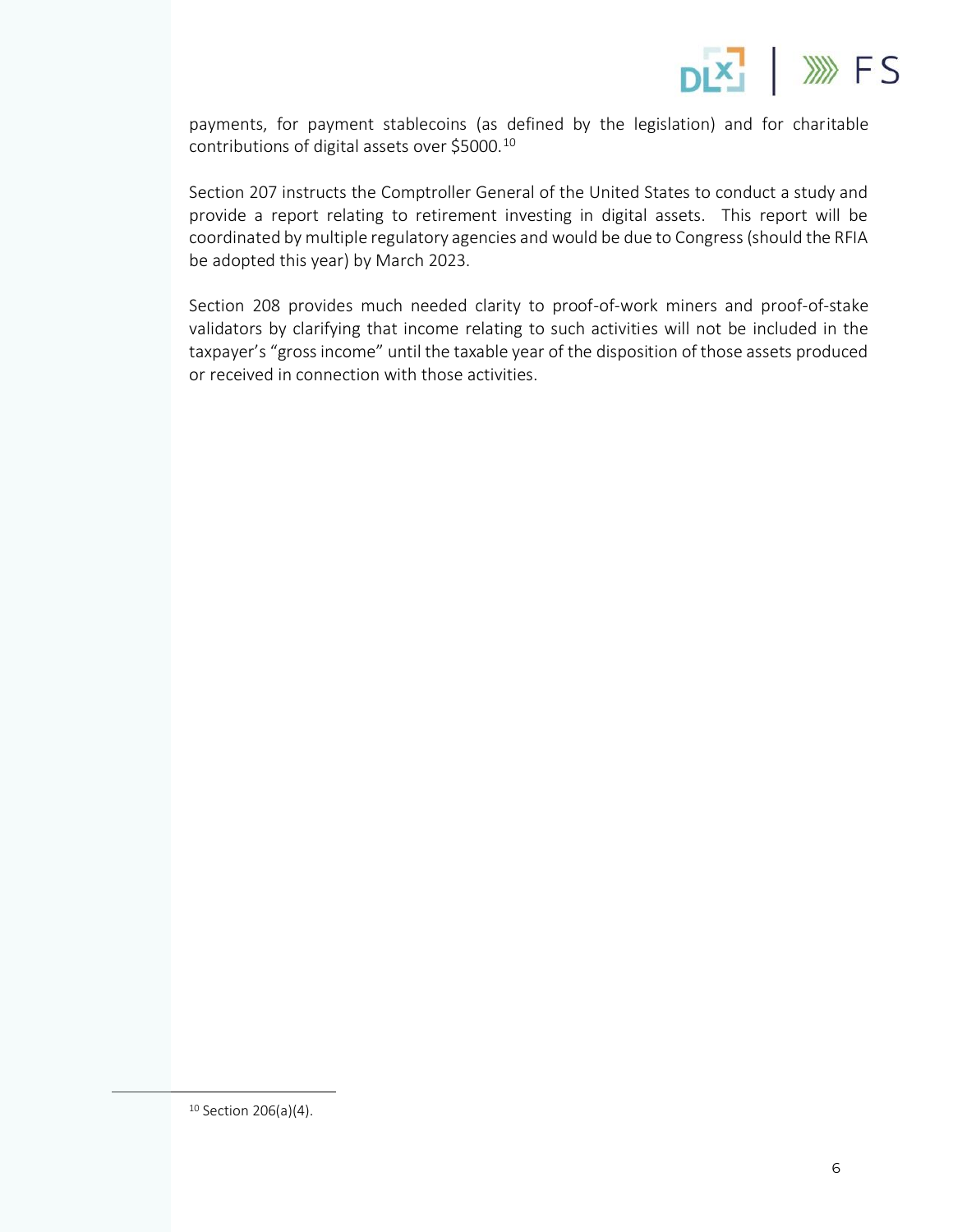

### **Title III - Securities Offerings Involving Certain Intangible Assets**

*Our Observation*s: Title III provides the first framework that balances the well-understood need to ensure fulsome disclosures to the general public when digital assets are widely traded after having been used to raise funds for the development of blockchain project with the fundamental challenges that would stem from creating a "legal fiction" that assets that, by their terms lack the basic characteristics of "securities", must comply with a regulatory scheme designed for a completely separate purpose. This framework, if adopted into law, would assure that the U.S. is the global leader in this space and is providing the most protection for digital asset users while still fostering growth and innovation in the blockchain space.

Title III of the RFIA seeks to resolve one of the most pressing questions impacting the digital asset space – when activity involving digital assets is governed by the federal securities laws and when federal commodities laws properly apply – by adding a new Section 41 to the Securities Exchange Act of 1934 (the "Exchange Act") entitled "Securities Offerings Involving Certain Intangible Assets". By granting additional statutory oversight authority to the Securities and Exchange Commission ("SEC"), the RFIA allows for a division of responsibilities between the SEC and the Commodities Futures Trading Commission (the "CFTC") that aligns with their respective core competencies.

By way of background, as early as 2017, state and federal market regulators recognized that many digital asset sales (often styled as "initial coin offerings" or "ICOs") fell squarely within the long-running pattern of cases where companies fundraise through the purported commercial sale of an asset that is being purchased by a buyer with an expectation of profit driven by the "entrepreneurial or managerial efforts" of the seller, rather than with a primarily "consumptive interest" in the asset. Following the seminal 1946 Supreme Court case, *Securities and Exchange Commission v. W. J. Howey Co.,*<sup>11</sup> courts look at the "economic realities" of fundraising transactions of this type. Where there is (i) an investment of money, (ii) in a common enterprise, (iii) where the purchaser has a reasonable expectation of profit, (iv) resulting primarily from the efforts of others (the well-known "*Howey* test"), the transaction will be characterized as an "investment contract" and considered a treated as a

<sup>11</sup> 328 U.S. 293 (1946).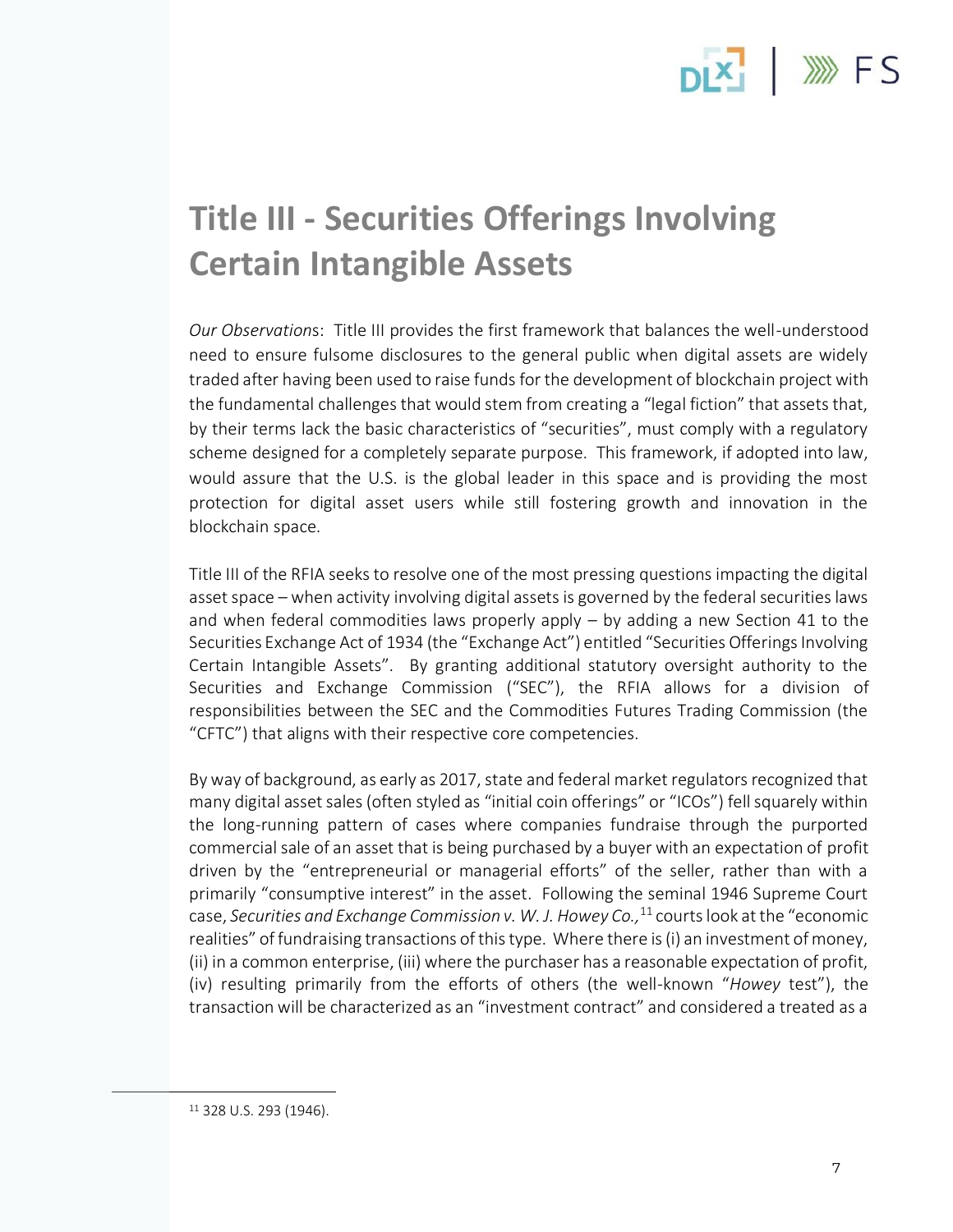

securities transaction,<sup>12</sup> regardless of the nature of the asset being sold.<sup>13</sup> If members of the general public are being solicited in the fundraising transaction, then federal registration is required. Importantly, unlike earlier legislative efforts in this space, the Act does not attempt to alter the 70-plus years of *Howey* jurisprudence that is a part of our judicial fabric.<sup>14</sup>

Following a number of successful and high-profile enforcement actions involving sales of digital assets, including most notably *SEC v. Kik Interactive, Inc*., <sup>15</sup> companies developing new blockchain-based protocols utilizing digital assets largely abandoned attempts to solicit the general public in the U.S. and turned instead to private placement transactions with venture capital firms and other "accredited investors" that could qualify for a valid exemption from registration requirements. While this addressed the most immediate concern raised by the proliferation of dubious fundraisings offered to the general public, it left unanswered the question of the status of the various digital assets themselves when transferred among persons unrelated to the initial fundraising. It is this issue that Title III takes on within the legislation.

Raising concerns about the information asymmetries that can arise between the entities that create and deploy digital assets and subsequent digital asset owners, senior SEC staff, in endeavoring to address this question, focused on whether the protocol to which a digital asset relates is "sufficiently decentralized", arguing that until this "decentralization" occurs, most digital assets should themselves be considered securities.<sup>16</sup> While an understandable stopgap in the absence of a better legislative solution, this position results in an imperfect and impractical application of the federal securities laws, as "sufficient decentralization" is not a concept courts have considered in the past. Accordingly, persons not part of the original transaction who seek to purchase, sell, or deal in digital assets are left in a position

 $12$  This can be thought of as a "constructive" sale of securities meaning that courts will consider the purportedly commercial transaction to be subject to securities laws, even if neither the seller nor the buyer documented it as a securities transaction or even believed that they were entering into a securities transaction.

 $13$  Courts have found purportedly commercial transactions involving a wide variety of non-securities assets to be constructive securities offerings under the "investment contract" clause of the Securities Act. These include tracts of land used to grow oranges (*Howey*), animals, such as beavers, chinchillas and silver foxes, grown for their pelts, whiskey being aged, bank certificates of deposit, payphones, and real estate under development, none of which transactions purported to involved the offer or sale of "securities".

<sup>14</sup> In particular, under the RFIA, a company that solicits members of the general public in the U.S. to invest in "investment contract" transactions by purchasing digital assets for investment (non-consumptive) purposes (*i.e*., conduct an "ICO") will still be required to register that transaction with the SEC. <sup>15</sup> 492 F. Supp. 3d 169, 175 (S.D.N.Y. 2020).

<sup>16</sup> *See* Securities and Exchange Commission, "Framework for 'Investment Contract' Analysis of Digital Assets"(2019) (the "Token Framework"). While clearly intended as helpful guidance, the Token Framework doesn't weigh the 60-plus factors identified as being relevant, making it extremely difficult for practitioners to provide meaningful guidance to clients. Moreover, the *Howey* test by its terms applies only to "contracts, transactions or schemes," *not* to the assets sold in those transactions. Accordingly, attempting to apply the *Howey* framework to the assets sold pursuant to investment contracts is itself a significant extension of the existing jurisprudence.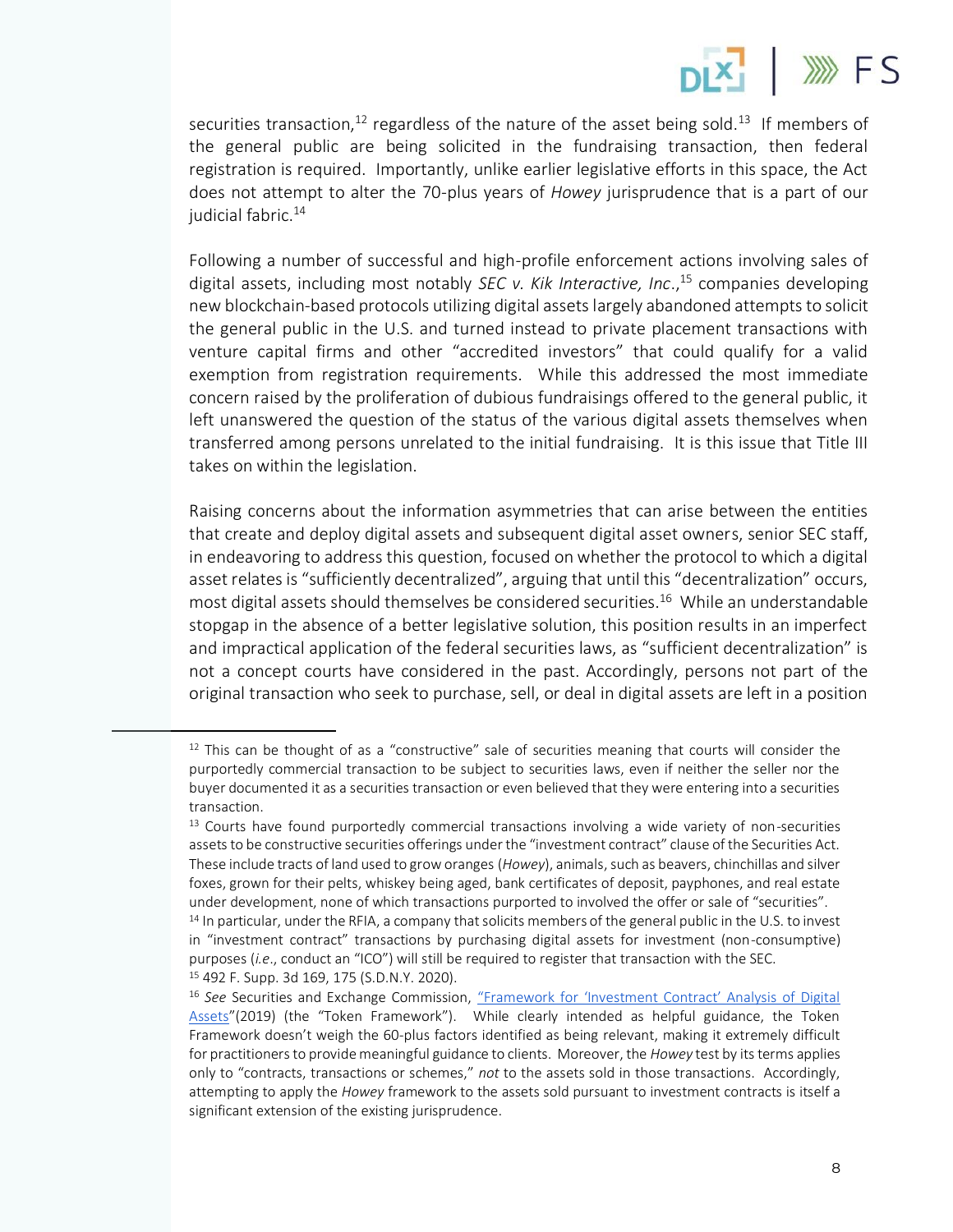

of potentially transacting in unregistered securities without a meaningful way of discerning when the SEC believes a digital asset should be treated as a "security."

Instead of addressing the SEC's information asymmetry concerns by treating as "securities" most digital assets that, at their core, are simply tools that allow their owners to give instructions to a network of computers and do not generally represent rights in, or obligations of, a business entity (the hallmark of a "security"), Title III of the RFIA focuses on imposing disclosure obligations on the companies that fundraise through the sale of digital assets sold in transactions properly characterized as "investment contracts" under *Howey –* even where the securities offering was validly conducted as a private placement.<sup>17</sup>

Under the RFIA's new Section 41(b)(1) of the Exchange Act, if a company with jurisdictional ties to the U.S. offers, sells, or otherwise executes investment contract transactions that provide their counterparty with an "ancillary asset",<sup>18</sup> that company will be subject to the periodic disclosure requirements for the one-year period beginning on the date that is 180 days after the first date on which the security is offered, sold, or otherwise provided by the company if two conditions apply:

- (i) *First*, the average daily aggregate value of all ancillary assets offered, sold, or otherwise provided by the company in relation to the offer, sale, or provision of the investment contract in all spot markets open to the public in the United States (based on the knowledge of the company after due inquiry) must be greater than US\$5 million (the "Trading Volume Test") for the 180-day period immediately succeeding the date of that first offer, sale, or provision; and
- (ii) *Second,* during that 180-day period, the company, or any entity controlled by the company, has engaged in the "entrepreneurial or managerial efforts" that primarily determined the value of the ancillary asset.

<sup>&</sup>lt;sup>17</sup> In this respect, Title III draws on Section 12(g) of the Exchange Act for inspiration. Under Section 12(g), an issuer that conducts valid private placements of securities may still have to provide disclosure to the market where there is a public policy interest in that disclosure (in the case of Section 12(g), that public policy arises as a result of there being a certain minimum number of U.S. persons holding an interest in those securities). Under Section 41, the public policy interest in a company's disclosure arises due to there being an active trading market for the (commodity) ancillary assets used by the company to raise funds in otherwise compliant private placement securities transactions (*i.e*., the related "investment contract" transactions").

<sup>&</sup>lt;sup>18</sup> Under Section 41(a), term "ancillary asset" means an intangible, fungible asset that is offered, sold, or otherwise provided to a person in connection with the purchase and sale of an investment contract but does not include an asset that provides the holder of the asset with any of the following rights in a business entity: (i) a debt or equity interest in that entity; (ii) a profit or revenue share derived from that entity; (iii) an entitlement to an interest or dividend payment from that entity; (iv) a profit or revenue share in that entity derived solely from the entrepreneurial or managerial efforts of others; or (v) any other financial interest in that entity." (Although extremely uncommon, should the asset provided pursuant to an investment contract provide one or more of these rights, then that asset will likely be considered a "security" – the proper result under current law).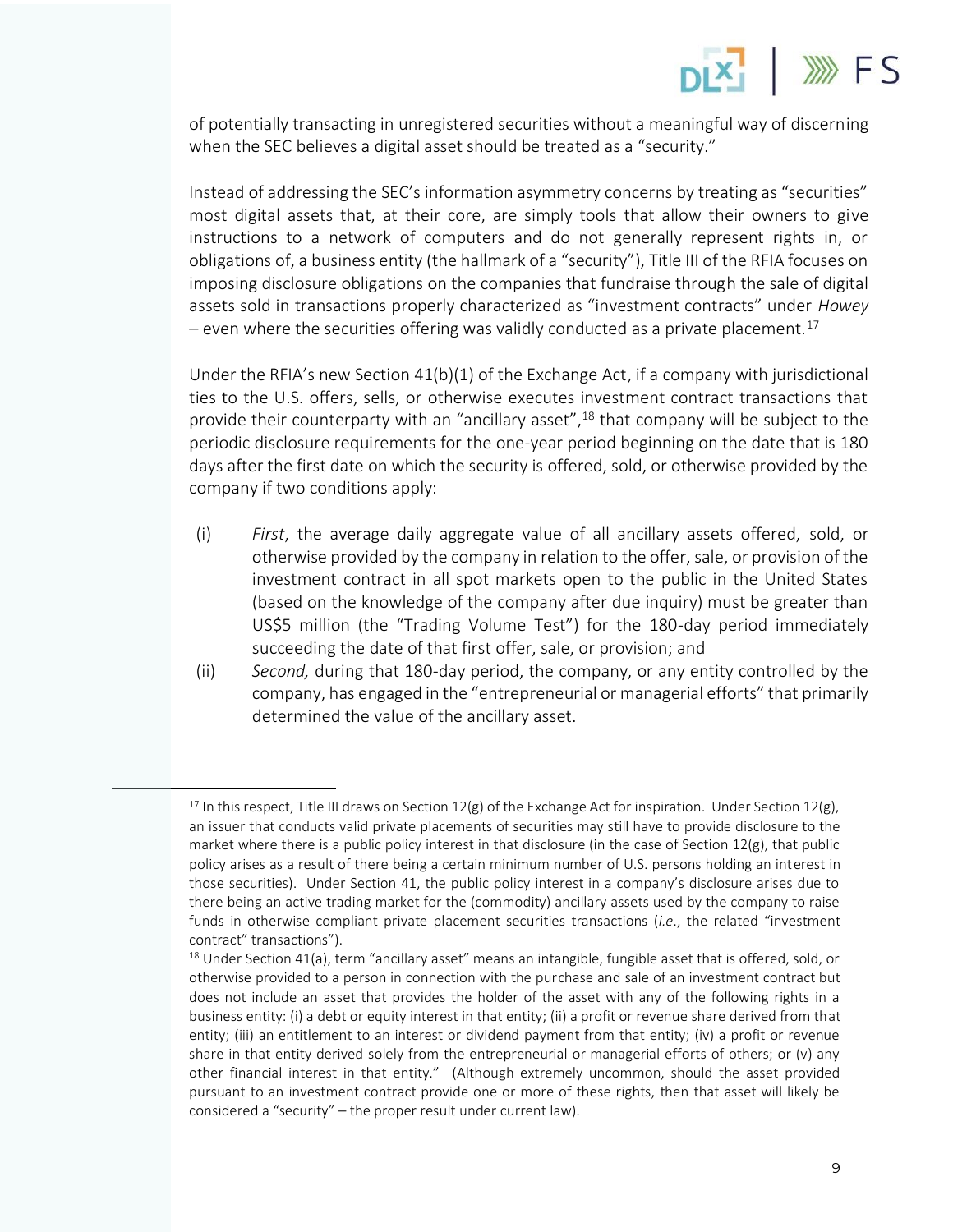

The term "ancillary asset" will likely pick up the large majority of digital assets currently in the market, since very few of these assets provide the holder with equity or debt-like rights in a separate "business entity" – they simply allow for instructions to be given to a network of computers, as noted above. However, there is a broad design space available when digital assets are created and when a digital asset does create (or at least purports to create) actual legal rights that can be enforced in a traditional judicial proceeding (as would be the case with equity or debt rights), then the parties would need to carefully consider whether a "security" had been created. This determination is left to existing *Howey* and related jurisprudence.

The RFIA includes an additional Section 41(b)(2) which calls for re-applying the above test each year. This section focuses on whether the party raising money from the investment contract has reason to be providing disclosure to the market (*i.e*., meets the two tests described above) in order to address the information asymmetry problem. Current regulatory positions have put users and others dealing in digital assets in jeopardy of noncompliance with applicable securities laws as they try to navigate when a regulator may consider that a given digital asset has "morphed" from a security to something else after its associated project is "sufficiently decentralized" (and then, potentially "re-morphed" back to being a security if the project later finds itself more "centralized").<sup>19</sup> Instead, Title III focuses on whether the party raising money from the investment contract has reason to be providing disclosure to the market (*i.e*., meets the two tests described above) in order to address the information asymmetry problem. A transition rule is also provided in Section 41(b)(3) to address "ancillary assets" that came into existence prior to the statute having been adopted.

New subsections (A) and (B) of Section  $41(b)(4)$  are at the heart of the securities framework proposed by the RFIA. Section  $41(b)(4)(A)$  applies to companies raising money by means of an offering of ancillary assets through investment contracts (and to a limited set of those companies' affiliated persons), and Section 41(b)(4)(B) applies to all other persons (including users of the relevant assets, dealers in the assets, centralized and decentralized exchanges making the assets available, and investors in the assets). Both subsections of Section 41(b)(4) provide presumptions that the relevant ancillary asset is a "commodity" consistent with Section  $2(c)(2)(F)$  of the Commodity Exchange Act (the "CEA"), and not a security under any of the main definitions in the federal securities laws<sup>20</sup> or any applicable provision of State law. Thus, in these instances, the assets are not required to be registered as a security or within the security legal structure. The difference between the two presumptions is that under Section  $41(b)(4)(A)$ , to benefit from the presumption, the company must be in compliance with the periodic disclosure requirements described

<sup>19</sup> *See* Lewis Cohen, *Ain't Misbehavin': An Examination of Broadway Tickets and Blockchain Tokens*, 65 Wayne L. Rev. 82 (2019).

<sup>&</sup>lt;sup>20</sup> These include Section 3(a) of the Exchange Act, Section 2(a)(1) of the Securities Act, Section 2(a) of the Investment Company Act of 1940, and Section 202(a) of the Investment Advisers Act of 1940.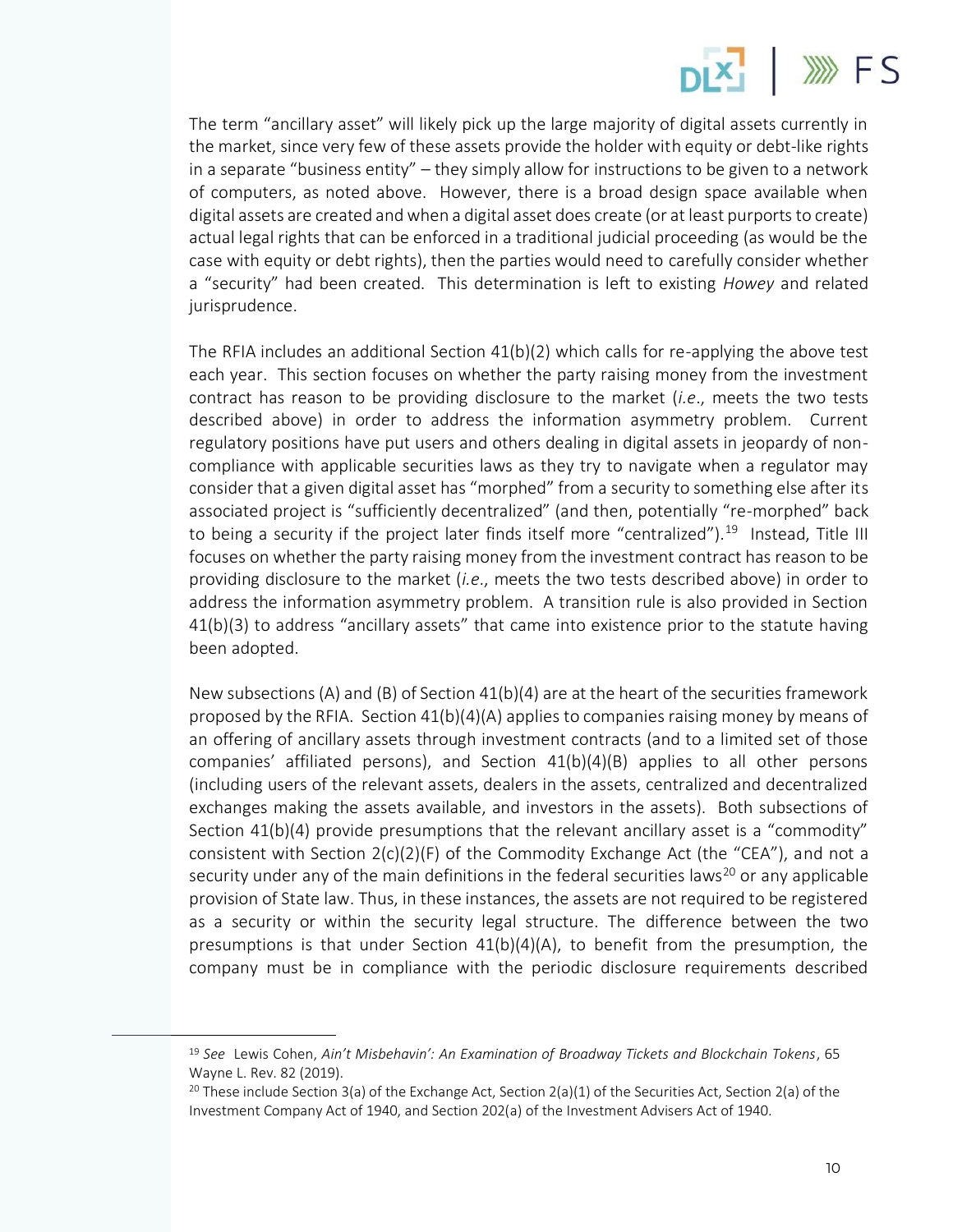

below, whereas for all other persons dealing in the relevant assets the presumption is not conditional.

However, in order to avoid abuse of this provision and use of the statutory presumption as a "loophole" from appropriate compliance with the federal securities law, Section 41(b)(4)(C) contains an exception, clarifying that the presumption shall not apply if a U.S. court, after an appropriate proceeding, issues an order finding that there is not a substantial basis for the presumption that a given ancillary asset is a commodity and not a security.<sup>21</sup> Although under current market practice we are not aware of any actual securities being distributed as part of a transaction deemed to be an "investment contract", it is at least theoretically possible and this exception avoids any potential misuse of the new Section 41 framework.

Title III also provides the new disclosure framework triggered when a company raises money through a distribution of digital assets (or any other type of "ancillary assets") and continues to be engaged in the "entrepreneurial or managerial efforts" that primarily determine the value of the relevant asset.<sup>22</sup> As noted by SEC Commissioner Hester Peirce in announcing her original "Safe Harbor" proposal in February 2020, some entrepreneurs seeking to create decentralized networks "choose to remain actively and publicly involved in building a network for some time".<sup>23</sup> Where that is the case, Title III provides a very practical solution. Rather than the decision to remain actively involved resulting in the risk that the relevant *assets* are deemed to be "securities", Title III looks to the *transaction*  pursuant to which these assets were distributed – the sale of securities under current law. As the result of having sold securities these entities are given a robust but targeted set of disclosure requirements focusing on (1) the company that sold the assets and (2) the assets themselves.<sup>24</sup>

The relevant entity is required to furnish these "Section 41(c)" disclosures to the SEC on a semi-annual basis. To ensure that companies in the digital asset space are not faced with a "moving target" of disclosures, Section 41(c) sets out in complete and *exclusive* detail, the specific disclosures that will be required (rather than leaving the development of the disclosure regime to a regulatory process that can take significant time to complete and, even after promulgation, can be subject to further change depending on the regulatory outlook of the moment). The full set of disclosures is set out in Schedule 1 of this memorandum.

 $21$  This subsection also provides that the exception does not preclude the SEC from entering into a settlement agreement relating to violations or alleged violations of Section 41.

<sup>&</sup>lt;sup>22</sup> And where the US\$5 million daily average trading volume threshold under Section 41(b)(1), (2) or (3) is met.

<sup>23</sup> *See* Hester Peirce, "Running on Empty: A Proposal to Fill the Gap Between Regulation and Decentralization" (February 6, 2020).

<sup>&</sup>lt;sup>24</sup> The complete list of disclosure requirements is set out in Appendix A of this memorandum.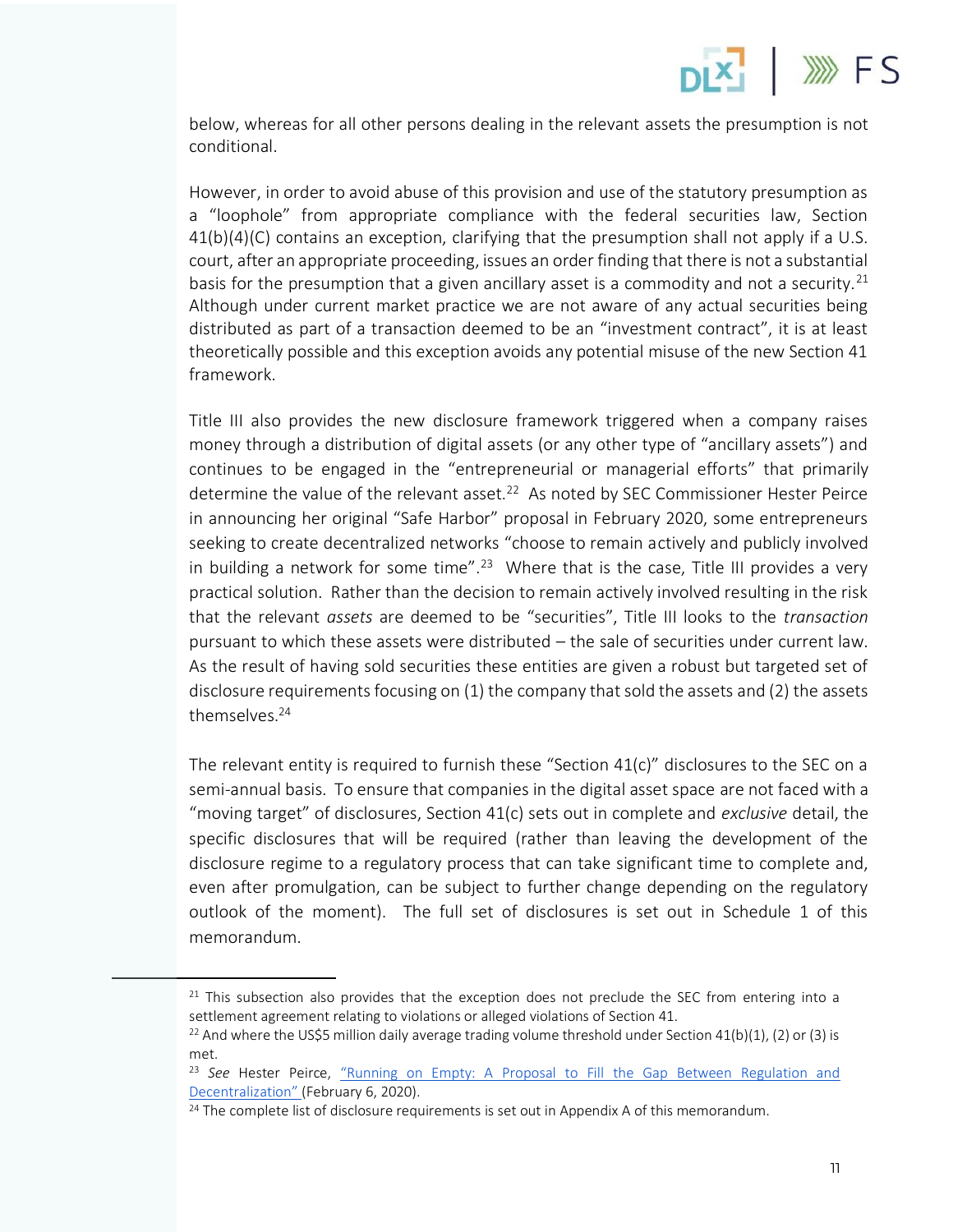

We would expect that the disclosures will also be made available on company websites. Ideally, a robust analytic community will develop around the disclosures ensuring that users and investors alike in digital assets will have the most relevant information about the projects they engage with. Of course, as with other commodities, parties not related to the original investment contract may take on an important role regarding the value of a particular ancillary asset. To the extent that such other entities engage in behavior intended to manipulate the market for the relevant asset, they will be subject to enforcement action by the CFTC for market manipulation or fraud.

One of the clearest ways to confirm that most digital assets are not themselves "securities" is that they do not represent a clear legal connection to an identifiable legal entity – an "issuer." This most basic hallmark of the distinction between "securities" and "commodities" (which likewise do not have a legal connection with an identifiable entity) means that Title III must grapple with the potential for "shenanigans" among the individuals and entities involved in the creation and distribution of the relevant ancillary assets.<sup>25</sup> To this end, the new Section 41(d) addresses this issue by providing rules for the application of Section 41 to successor entities and certain affiliates.

The RFIA's Section 41(d) focuses on two concepts:

- 1) A "follow the money" rule: if a company sold ancillary assets (and is subject to the Section 41(c) disclosures described above) but is no longer in operation, then any successor entity that directly or indirectly received 50 percent (or more) of the proceeds of the sale of the investment contract and is engaged in the entrepreneurial or managerial efforts that primarily determine the value of the applicable ancillary asset, is required to furnish the relevant Section 41(c) disclosures to the SEC.
- 2) A "look through" rule: if an entity controlled by the company selling the relevant ancillary assets is subject to Section 41(c) disclosure requirements and is engaged in entrepreneurial or managerial efforts that primarily determine the value of an ancillary asset, then such entity may submit Section 41(c) disclosures to the SEC.

 $25$  For example, if the issuer of a "security" were to liquidate and cease to exist, any securities issued by that entity would also cease to exist, even though the equity owners of the entity (be they individuals or other legal persons) continued to operate. However, in the case of most digital assets, if the legal entity that originally distributed the assets was liquidated, the assets would continue to exist, and the same individuals or other legal entities could continue to perform the same "entrepreneurial or managerial" functions that determine the value of that asset.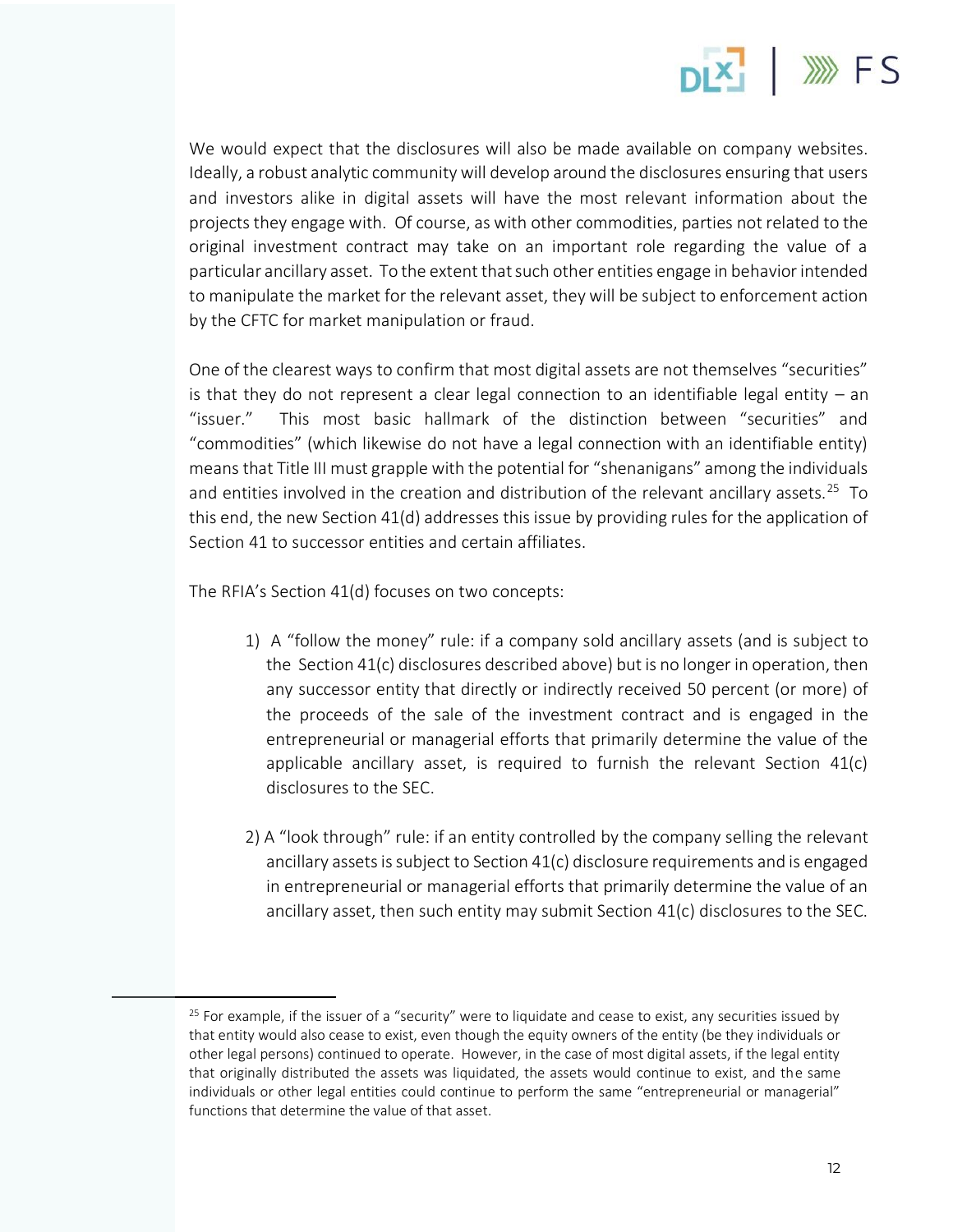

Section 41(e) allows for voluntary disclosure in certain circumstances. In particular, a company not otherwise subject to the periodic disclosure requirements under Section 41(c) (for example, because the average daily trading threshold had not yet been met) may voluntarily furnish to the SEC the information required under that subsection if the issuer believes that it is reasonably likely that it will become subject to those requirements in the future. This preemptive disclosure could serve a number of purposes, including facilitating the listing of the relevant assets on various centralized digital asset markets or encourage the creation of liquidity pools on decentralized exchanges.

The SEC also has the ability to exempt an ancillary asset from the specified periodic disclosure requirements if it determines that the public policy goals of disclosure and consumer protection are not satisfied by requiring disclosures relating to an ancillary asset. Additionally, the RFIA provides that noncompliance with these disclosure requirements does not automatically result in a presumption that the ancillary asset is a security.

One key element that distinguishes the Section 41 framework from others that have been proposed is that the required disclosures do not impact the determination of whether a given digital asset is (or is not) deemed a "security". As a result, the question of when an entity otherwise providing disclosures is appropriately able to cease being part of the disclosure regime is somewhat less fraught, since an inability to reach a clear conclusion involves only another semi-annual disclosure submission. Nevertheless, there will still be time and cost involved in preparing and furnishing the Section 41(c) disclosures to the SEC, so we anticipate that many digital asset companies will be eager to establish that such disclosures are no longer required.

Under the legislation, the obligation to provide disclosures generally terminates on the date that is 90 days after the date on which the company files a required certification which includes reasonable evidence, based on the knowledge of the issuer filing the certification, after due inquiry, that either (i) the Trading Volume Test is not met in the 12-month period preceding the date on which the certification is filed; or (ii) during the 12-month period preceding the date on which the certification is filed, neither the applicable company, nor any entity controlled by the company, engaged in entrepreneurial or managerial efforts that primarily determined the value of the relevant ancillary asset.

Again, to ensure that market participants are not manipulating the RFIA's Title III framework inappropriately, the SEC, by majority vote (but only after public notice and the opportunity for hearing), may deny a certification filed if they find that the certification is not supported by substantial evidence. Although any such denial terminates the immediate certification, it does not prevent the applicable company from filing another certification, if the re-filed certification is filed not earlier than 180 days after the date on which the original certification is denied. To avoid digital asset companies from finding themselves in a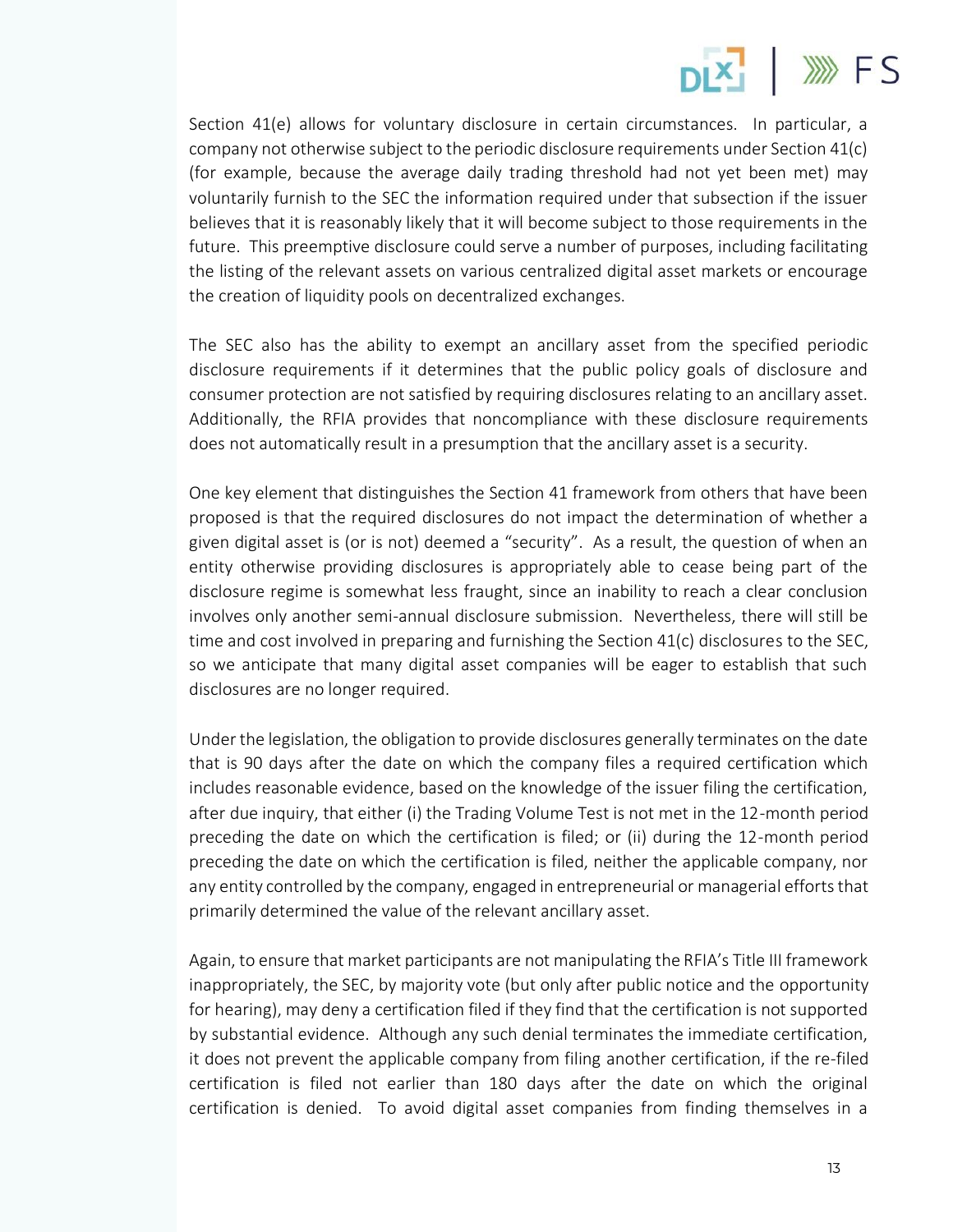

"disclosure limbo", the RFIA provides that termination of the disclosure requirements applicable to a company that has filed a certification will be deferred pending review by the SEC of the evidence supporting the certification and that if, as of the date that is 90 days after receiving a certification, the SEC has not requested additional evidence with respect to the certification from the applicable company, the disclosure obligations that are the subject of the certification will terminate.

In addition to adding new Section 41 to the Exchange Act, Title III also contains two other important provisions. Section 303 of the RFIA requires that the SEC complete its multi-year study with respect to the modernization of its rules relating to customer protection<sup>26</sup> and custody of securities, digital assets, and client funds<sup>27</sup> and, consistent with the results of this study, adopt final rules relating to the issues so identified. Section 304 of the RFIA requires the SEC to adopt final guidance permitting, for the purposes of the Customer Protection Rule, a broker or a dealer to perform, within the same legal entity, both trading and custodial activities relating to fully-paid and excess margin digital assets, including virtual currency and digital assets that are securities or may represent ownership of securities, in addition to traditional securities, client funds, and other assets permitted by the SEC to be within the control of a broker or dealer.<sup>28</sup>

<sup>&</sup>lt;sup>26</sup> Exchange Act Rule 15c3-3 (known as the "Customer Protection Rule").

<sup>27</sup> Advisers Act Rule 206(4)–2 (known as the "Custody Rule").

 $28$  This would override a December 2020 SEC no-action position requiring that broker-dealers holding digital asset securities on behalf of customers deal *only* in digital asset securities (and not also traditional securities), a position that was widely seen as designed to limit the development of the use of digital asset securities. *See* "SEC Issues Statement and Requests Comment Regarding the Custody of Digital Asset Securities by Special Purpose Broker-Dealers".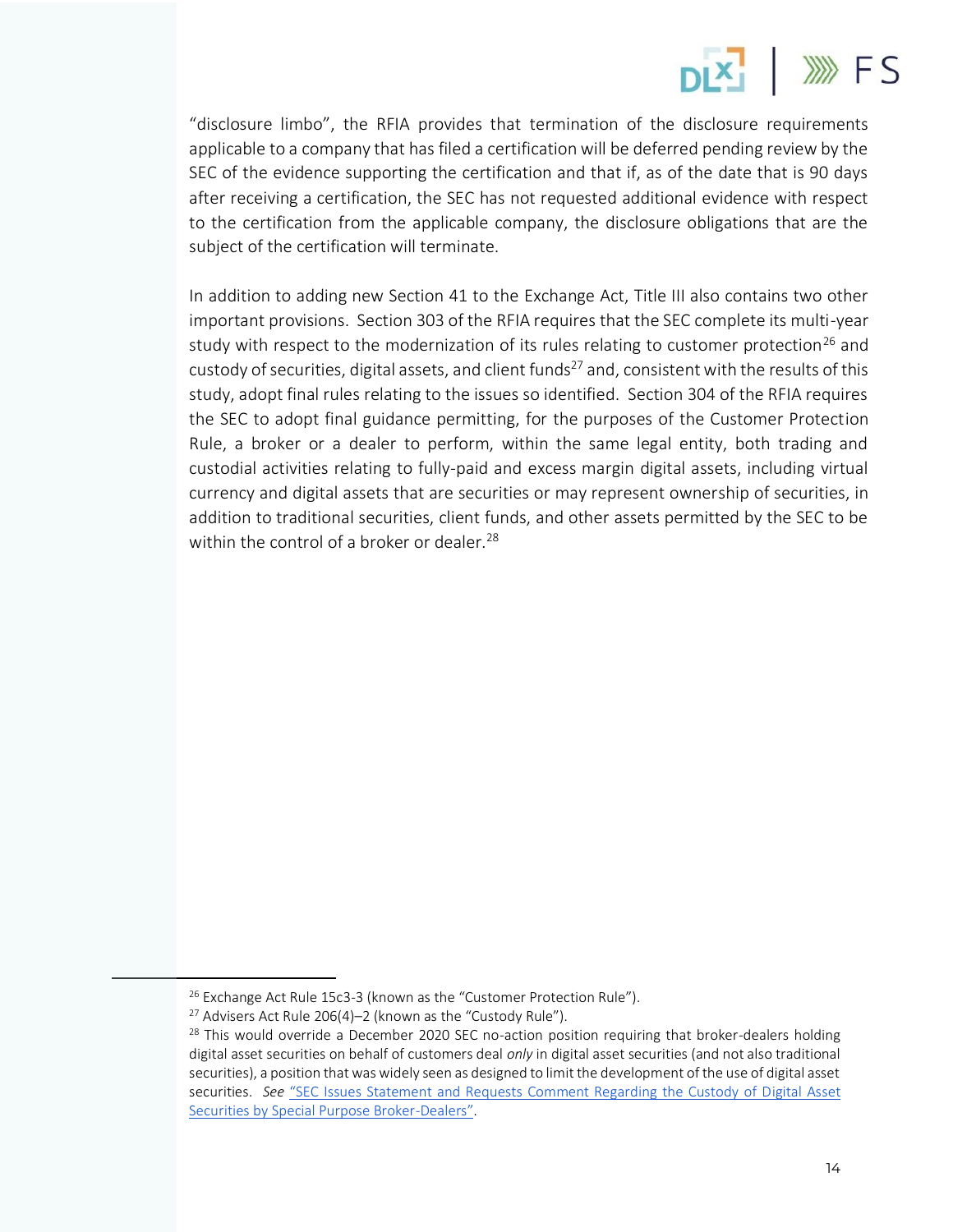# $PIX$   $\gg$  FS

#### **Title IV – Commodities Regulation**

*Our Observations*: The RFIA provides greater clarity to the digital asset industry as to how to define digital assets and, more importantly, enable digital asset innovation to continue to grow. It gives the authority to the CFTC to regulate the digital asset spot market. Defining a "digital asset exchange" which must operate under the core principles set by the CFTC will also bring more entities under the CFTC's jurisdiction and supervision.

First and foremost, it is critical to understand that the RFIA starts by defining a "digital asset" as a commodity under the CFTC's jurisdiction. Excluded from this definition are assets that provide the holder of the asset with a debt or equity interest, liquidation rights, entitlement to a dividend or payment, a profit or revenue sharing based on the entrepreneurial or management of others, or any other financial interest in the entity that would traditionally be treated as a security.

Title IV expands the CFTC's jurisdiction to include ordinary buying-and-selling activities with respect to digital assets (*i.e*., "spot" trading). The CFTC currently has jurisdiction over fraud and manipulation relating to spot markets, but not over spot trading activities, cybersecurity, customer protection, custody and other important market integrity principles.

Under Title IV of the RFIA, the CFTC will also have jurisdiction over a new type of market – digital asset exchanges. Just as with other types of markets, digital asset exchanges will also be required to register or partner with those registered entities that provide custody services. The RFIA sets core principles, rulemaking, and preemption standards for digital asset exchanges. Importantly, the SEC will continue to have spot trading jurisdiction over *digital asset securities* (*i.e.*, those digital assets that provide their holders with equity or debt rights in an entity, or confer voting rights, dividend rights or a liquidation preference in an entity) but all other non-security asset trading (including other types of "ancillary assets") will be under CFTC jurisdiction.

Title IV codifies the CFTC's jurisdiction over retail digital asset transactions. In 2019, the CFTC released guidance pertaining to the actual delivery of these digital assets. Section 403 of the legislation codifies most of that guidance and clarifies the exceptions for these transactions, a point of confusion amongst the industry once the guidance was issued. However, registering as a digital asset exchange with the CFTC will not be sufficient for trading *derivative* products. In order to offer any contract of sale of a commodity for future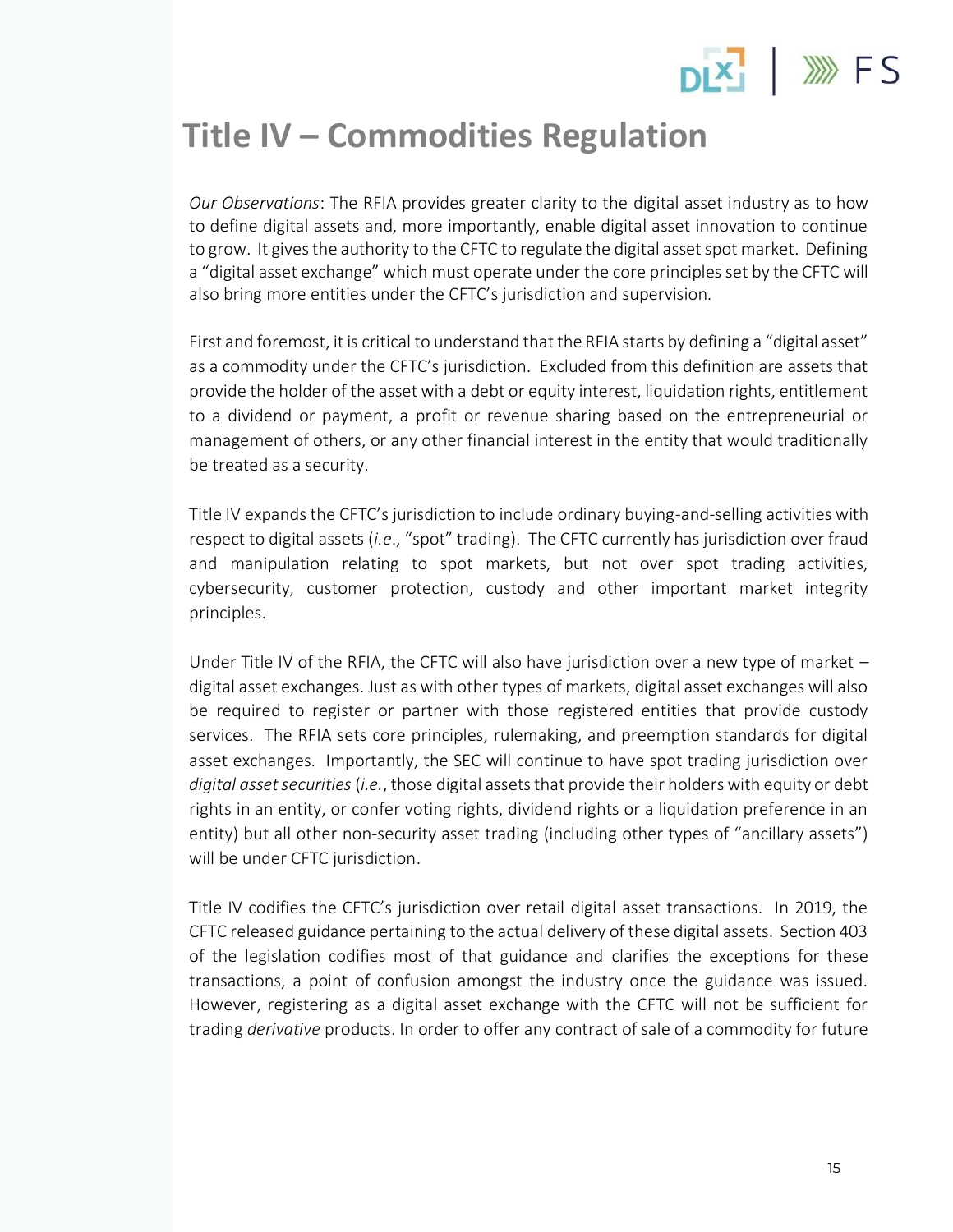

delivery, an exchange must be registered as a designated contract market (a "DCM") or swap execution facility (an "SEF").<sup>29</sup>

Title IV also creates parameters for how a futures commission merchant (an "FCM") must treat customer funds. FCMs will have to hold customer funds in a registered entity and cannot commingle a customer's funds. The FCM must hold customer money in a manner that "minimize[s] the customer's risk of loss of, or unreasonable delay in the access to, the money assets and property." An FCM cannot act as a counterparty in any transaction involving a digital asset that has not been listed for trading on a registered digital asset exchange.<sup>30</sup>

This section also inserts "digital assets" into the bankruptcy provisions of the Commodities Exchange Act.

<sup>29</sup> Section 404, proposed 7 U.S.C. 1. <sup>30</sup> Section 403(c), proposed 7 U.S.C. 6d.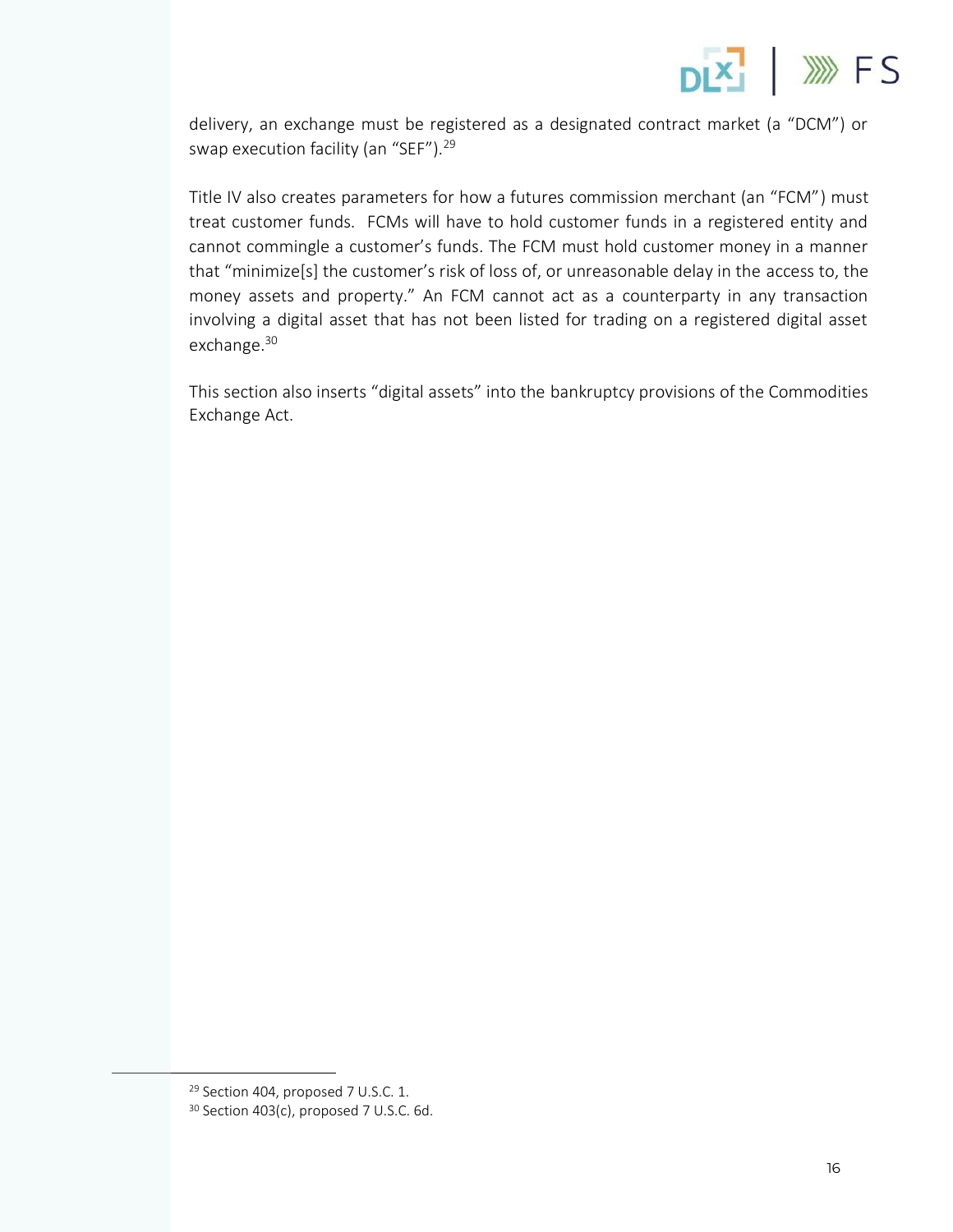# $PIX$   $\gg$  FS

### **Title V – Responsible Consumer Protection**

*Our Observations*: Title V validates digital asset lending and borrowing while solving information asymmetry concerns between providers and customers. By requiring enhanced customer disclosures, the RFIA seeks to reduce the number of uninformed investors and discourage unfair business practices among digital asset institutions, a point of contention amongst many policymakers.

The Consumer Protection section of the RFIA will require financial institutions that offer digital asset products to clearly identify and disclose the risks of engaging in digital asset transactions including lending/borrowing a particular digital asset to consumers. Some activities will require the affirmative consent of the consumer.

Section 501 of the RFIA provides for rehypothecation of digital assets so long as there are appropriate disclosures.<sup>31</sup> There, the term "rehypothecation" is defined as the pledging of an asset as collateral for a financial transaction by a person after the pledging of the asset as collateral by a customer of that person. In short, as drafted, this Bill will require that lenders provide clear disclosures to the customer about the intent to rehypothecate and obtain affirmative consent from customers. The person rehypothecating must also consider and appropriately mitigate risks of (a) liquidity and volatility (b) past failures to deliver a particular digital asset (c) concentration (d) the existence of an issuer or lender of last resort (e) the capital, leverage, and market position of the person, and (f) legal obligations of the person to customers and other persons in the market who provide digital asset services.

Another provision of Title V addresses source code changes. Under Section 502, a person who provides digital assets must agree in writing to the source code version of the project. A person who provides digital asset services shall not be required to support digital assets and source code versions that the person has not entered into an agreement with customers to support. $32$ 

<sup>31</sup> Section 501, proposed 31 U.S.C. 9802(e).

<sup>32</sup> Section 502, proposed 31 U.S.C. 9803(B)(3).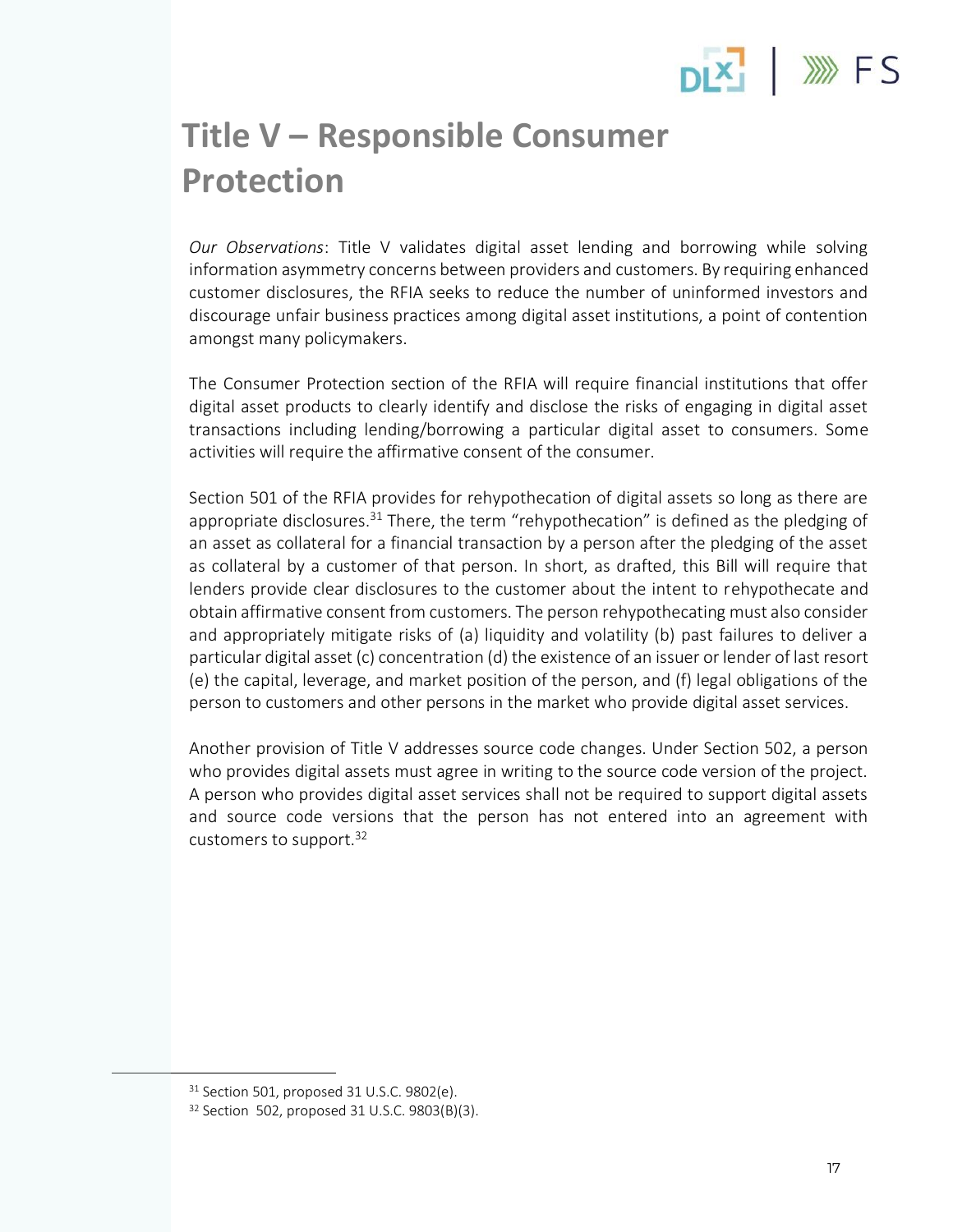### $\mathbb{W}$  FS

#### **Title VI – Payment Stablecoins**

*Our Observations:* Title VI, if codified, would adopt the recommendations and alleviate some of the concerns of policymakers and regulators regarding stablecoins. This section is clearly to differentiate a new asset class as defined by the RFIA, the payment stablecoin. However, this section still enables and welcomes innovation in this asset class and provides a platform in which the government can amend the regulatory framework as needed.

Title VI of the RFIA addresses payment stablecoins. Algorithmic stablecoins and digital asset backed stablecoins are not governed by this section.<sup>33</sup> If passed, Title VI would authorize depository institutions, including State- or Federally-chartered insured banks, credit unions and a new limited-purpose depository institution, to issue a stablecoin under clear standards. This bill does not prohibit entities other than depository institutions from issuing a payment stablecoin.

Following the recommendations of The President's Working Group Report on Stablecoins, Title VI would require depository institutions issuing payment stablecoins to apply to the state or federal banking agency at least six months prior to issuance of the payment stablecoin.<sup>34</sup> Applicants would also be required to demonstrate a recovery plan in the event of a redemption of all outstanding claims and to prove that their payment coin is 100% backed by high quality liquid assets.<sup>35</sup> Additionally, depository institutions that issue payment stablecoins would be required to publicly disclose a summary of the assets backing their payment stablecoins.<sup>36</sup> The federal banking agency has four months from the time of the application to approve the payments stablecoin and can deny the stablecoin from being issued if the agency believes the operations included within the application are not "safe and sound", the depository institution doesn't have the required resources and expertise to maintain payment stablecoin operations, or the depository institution doesn't have the appropriate policies and procedures in place.

Title VI also requires depository institutions to clear payment stablecoins at par, upon demand, from other depository institutions.

Gramm-Leach-Bliley privacy provisions would apply to these depository institutions and the federal banking agencies should look at the overall asset category when making capital and leverage requirements. It's also important to note that although the RFIA specifically requires depository institutions to issue payment stablecoins, it also says that nothing in the legislation prohibits non-depository institutions from issuing these assets.

<sup>&</sup>lt;sup>33</sup> Algorithmic and Digital-Asset-Backed Stablecoins are categorized as "virtual currencies".

<sup>34</sup> Section 601, proposed 12 U.S.C. 4810(e).

<sup>35</sup> Section 601, proposed 12 U.S.C. 4810(b).

<sup>36</sup> Section 601, proposed 12 U.S.C. 4810(c).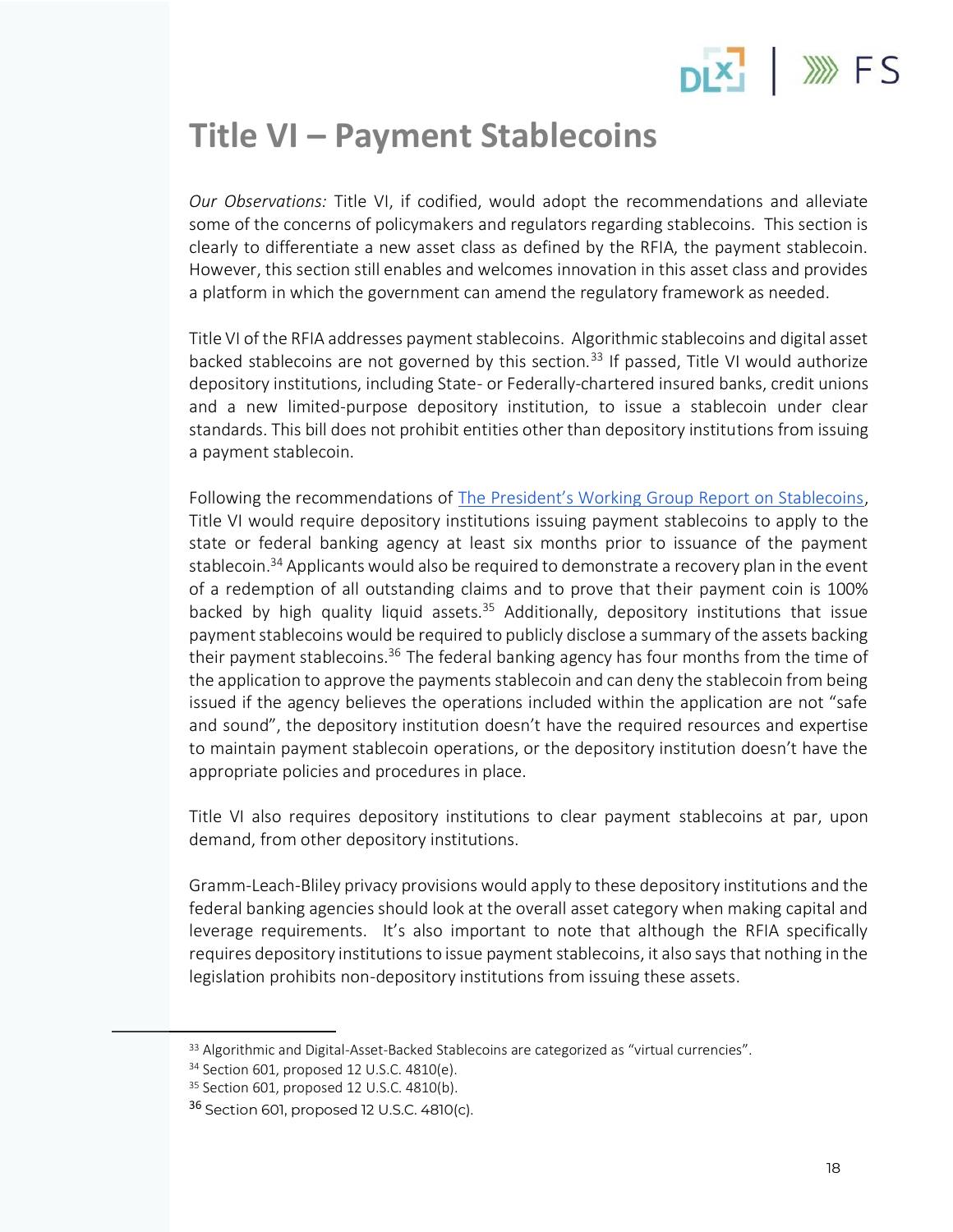

Guidance is expected on various aspects of these stablecoins. Treasury, under the RFIA, is required to issue guidance associated with sanctions compliance within 120 days after the enactment of the legislation. The RFIA also places limitations on the use of the digital yuan (the Chinese equivalent of the "digital dollar") on government devices. Standards and guidelines for having the digital yuan on these devices are set to be issued within 60 days of the legislation's enactment.

The RFIA also creates an "innovation laboratory" within FINCEN. This laboratory will be led by an innovation officer and will study changes in the digital asset industry and make recommendations to Congress on legislation due to these industry changes. The "innovation laboratory" can also fund pilot projects with financial services companies that help to facilitate the supervision of financial technology.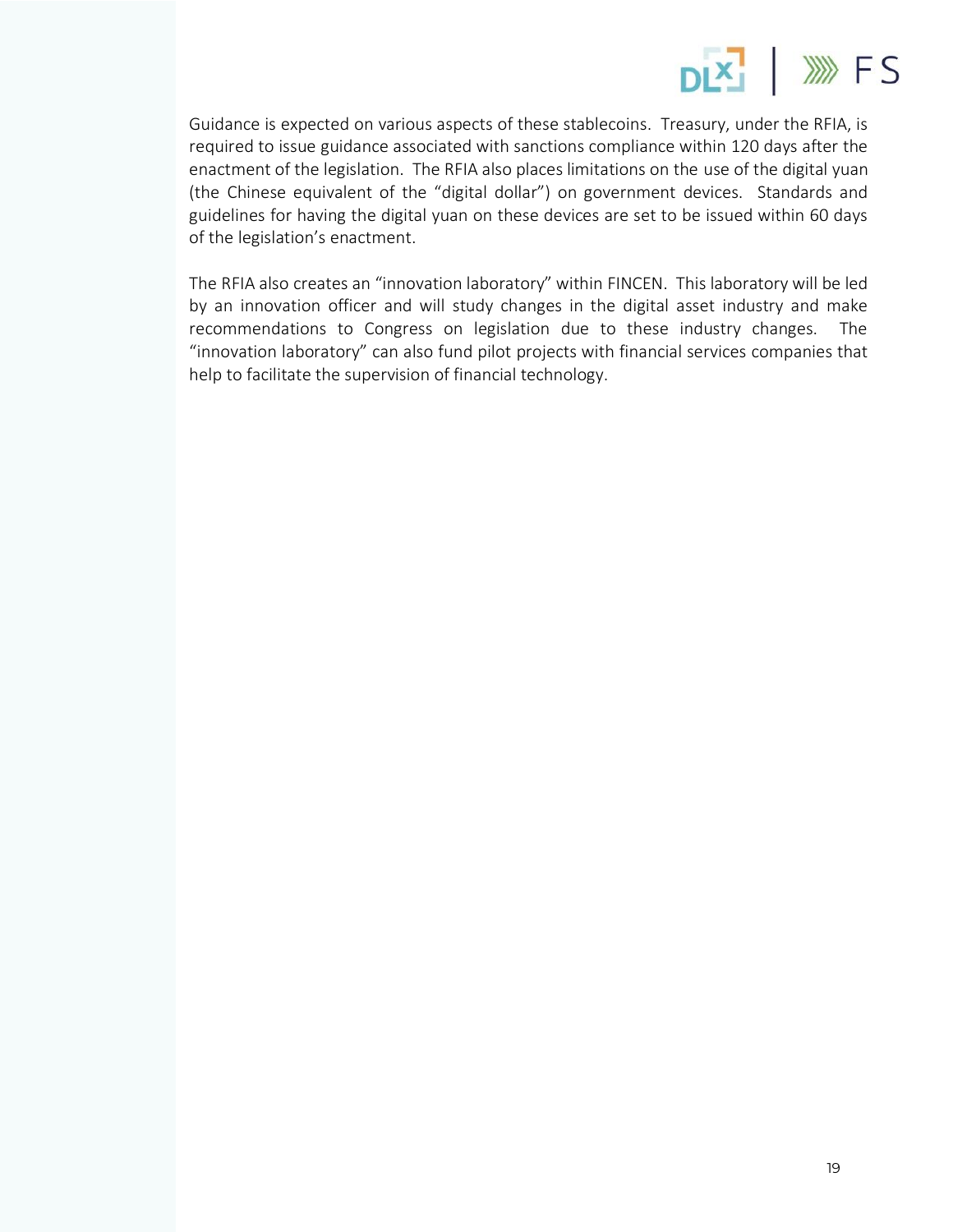### **INS** FS

### **Title VII – Banking**

*Our Observations:* Title VII, if codified, would encourage uniformity across jurisdictions in regard to digital asset custody law. This would minimize systemic risks and promote innovation. Importantly, Title VII would clearly define customer rights and obligations of digital asset custodians.

If implemented, Title VII would clarify long-standing issues in digital asset banking regarding custody. Specifically, Title VII would address lacking uniformity and regulatory certainty by codifying basic custody principles and defining the duties that digital asset custodians have to customers.

Under Section 706 of Title VII, "[C]ustody of financial assets is accomplished by a bailment and established by a written customer agreement. Custody shall not be a fiduciary or trust activity unless the custodian is providing substantial discretionary services with respect to an account, including through investment advice or investment discretion, and the custodian owes a customer a higher standard of care or duty with respect to the customer of that account."

Additionally, Section 702 of Title VII clarifies that certain depository institutions, including some payment stablecoin issuers, would be eligible for Federal Reserve services under the proposal.

Section 707 of Title VII would prohibit use of reputation risk in assigning a depository institution examination rating, eliminating the possibility of another Operation Chokepoint and discrimination against legal marijuana businesses by banking regulators.

Title VII also clarifies that the Federal Reserve would have no discretion with respect to the issuance of a master account to a validly chartered depository institution.

Lastly, Title VII calls for studies related to distributed ledger technology's use in depository institutions. Section 701 requires the Federal Financial Institutions Examination Council, in consultation with the Financial Crimes Enforcement Network, to issue final guidance on a number of digital asset activities including anti-money laundering, custody, fiduciary and capital markets, information technology standards, payment system risk, and consumer protection.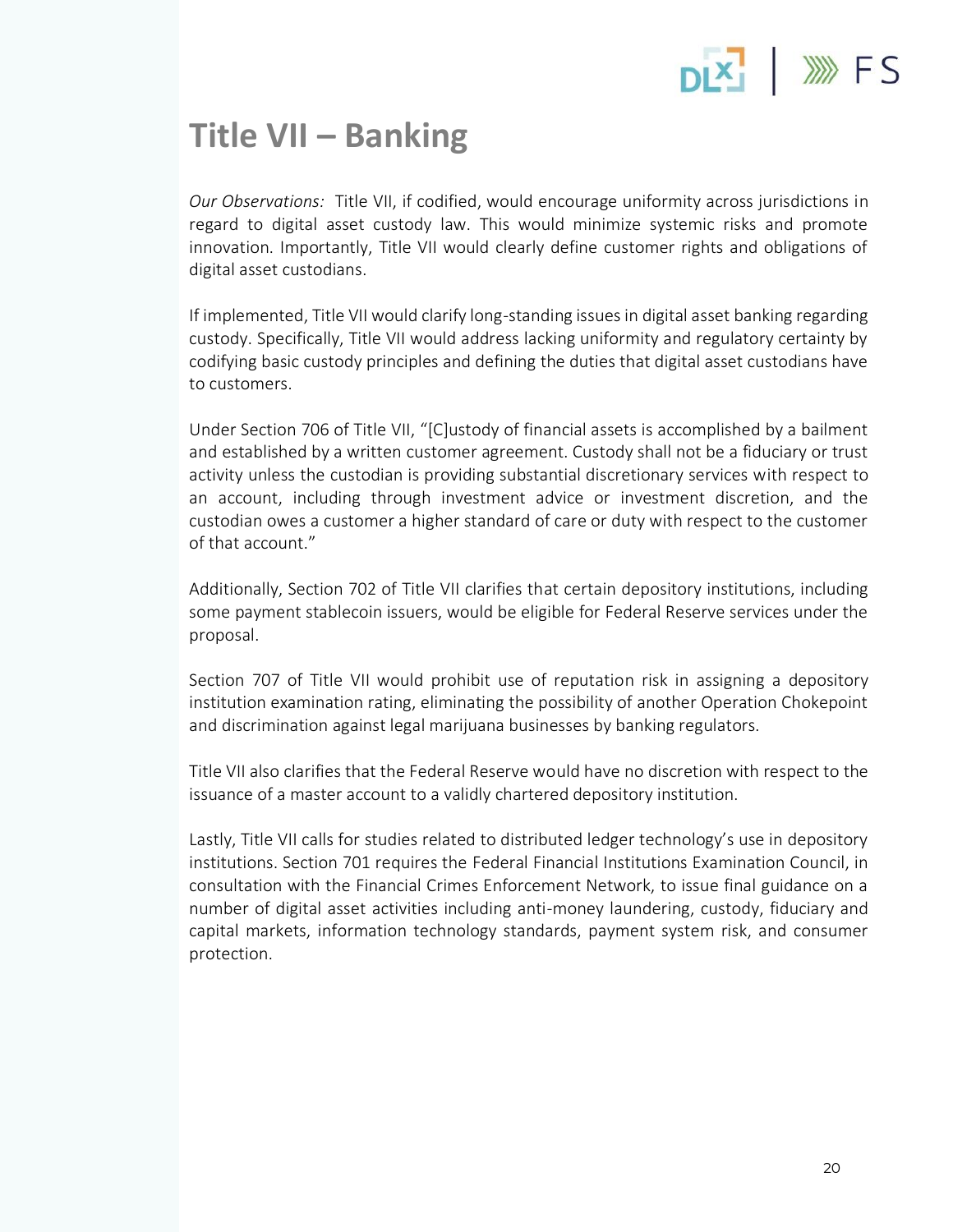# $PIX$   $\gg$  FS

#### **Title VIII – Interagency Coordination**

*Our Observations:* The RFIA acknowledges that there is still much to learn in the digital assets industry. However, coordination between regulators will create clarity and enable digital asset innovators to benefit from regulatory continuity across state lines. Businesses will be able to expand without the time and money constraints that current mismatched policies impose. Regulators will also have the opportunity to study the markets and refresh guidance/principles as necessary.

Title VIII provides a framework to remedy regulatory confusion among innovators and regulatory contradictions among agencies. Section 801 of the bill requires financial regulators to respond to individualized requests for interpretive guidance within 180 days of the request filing.<sup>37</sup> In addition to requiring timely clarity on future questions, Title VIII instructs agencies to issue analysis related to state licensing, decentralized finance markets, digital asset energy consumption, and digital asset self-regulatory agencies.<sup>38</sup>

The RFIA sets out requirements for companies participating in State financial sandboxes who want to operate in another State. The business wanting to do so must first submit an application to their State financial regulator and to the Federal financial regulator that may typically regulate these type of products. Upon agreement, the company will be able to operate in additional states with certain parameters (i.e., number of customers served, additional collateral requirements, adherence to some of the federal regulations). Under this new provision, "a financial company in good standing in a State financial regulatory sandbox and operating for not less than 6 months in that sandbox program, may do business nationally under the standards of this section."<sup>39</sup>

Section 803 of the RFIA will create uniform money transmitter standards for digital assets. Under current state and federal laws, prospective money transmitters must obtain a Money Service Business license from the federal government. Then, a business must seek individual state licenses. Each state has different criteria for when a business requires a money transmitter license and for determining if a business will be granted a money transmitter license. Only some states have issued guidance on how any of these requirements apply to digital asset institutions. This hodge podge of state licensing condemns many digital asset companies to regulatory purgatory, unsure if their conduct is violating state laws, despite federal licensing and state compliance efforts. The process of obtaining the needed state licenses or appropriate no-action letters can be costly and time-consuming.

The RFIA instructs the Conference of State Bank Supervisors and the Money Transmission Regulators Association to issue uniform guidance on whether digital assets are subject to

<sup>&</sup>lt;sup>37</sup> Section 801, proposed 31 U.S.C. 9901.

<sup>38</sup> Section 805; Sec 806; Section 807.

<sup>&</sup>lt;sup>39</sup> Section 802, proposed 31 U.S.C. 9902.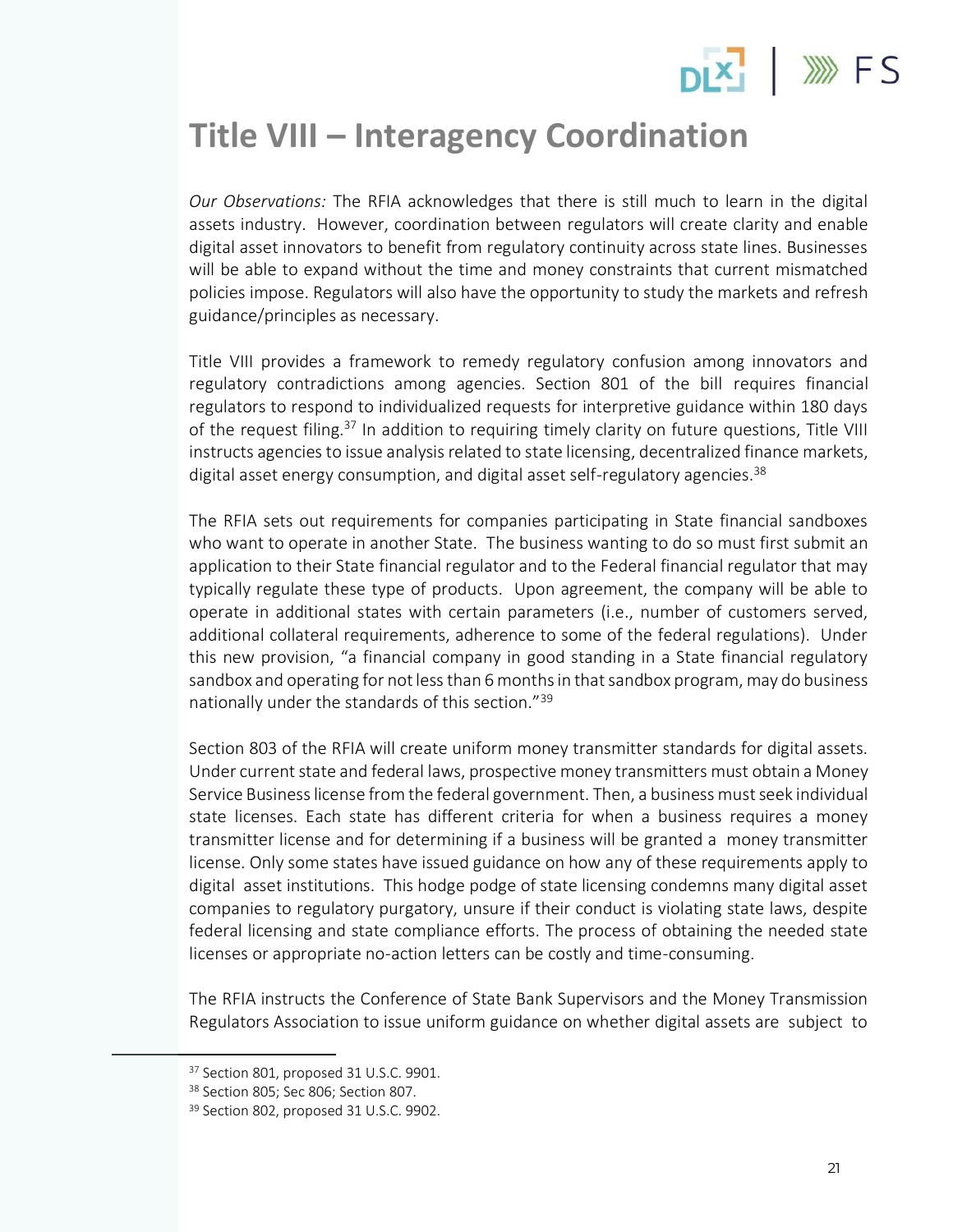

money transmission licensing and if so, under which circumstances a company needs a money transmitter license. Within two years of the enactment of the RFIA, states must adopt laws that reflect the uniform treatment settled up on by the Conference of State Bank Supervisors and the Money Transmission Regulators Association.<sup>40</sup>

The RFIA allows for information sharing between Federal and State regulators, while maintaining the privacy and the confidentiality of the information. This would enable these agencies to continue to learn from each other while not stepping on provisions which currently do not allow them to do so.

The RFIA also asks for a number of studies/guidance on the digital asset industry. These include: 1) the Treasury, the SEC, and the CFTC to work with the private sector on studying decentralized finance markets and technologies. This report is due one year after the enactment of the legislation; 2) the Federal Energy Regulatory Commission, the CFTC and the SEC to study the energy consumption of digital asset markets; 3) the CFTC and SEC, in consultation with digital asset intermediaries, to study and issue a proposal on a selfregulatory organization for the digital assets market. This study will be issued in an interim final rule with the opportunity to comment; and 4) the CFTC and SEC, in consultation with the Treasury and the National Institute of Science and Technology, must issue guidance relating to cybersecurity standards for digital asset intermediaries.

Section 809 of Title VIII requires the establishment of an advisory committee on financial regulation. The committee would consist of presidential appointees from the fintech industry and consumer education/consumer protection, an SEC commissioner, a CFTC commissioner, a Federal Reserve board member, and a state financial regulator. The committee would be responsible for conducting studies on financial services, including digital assets, and issuing an annual report of their findings. <sup>41</sup>

<sup>40</sup> In September 2021, the CSBS released its model framework for modernization of payments. RFIA would build off that model law and enable there to be consistency regarding how States treat digital assets. <sup>41</sup> Section 809.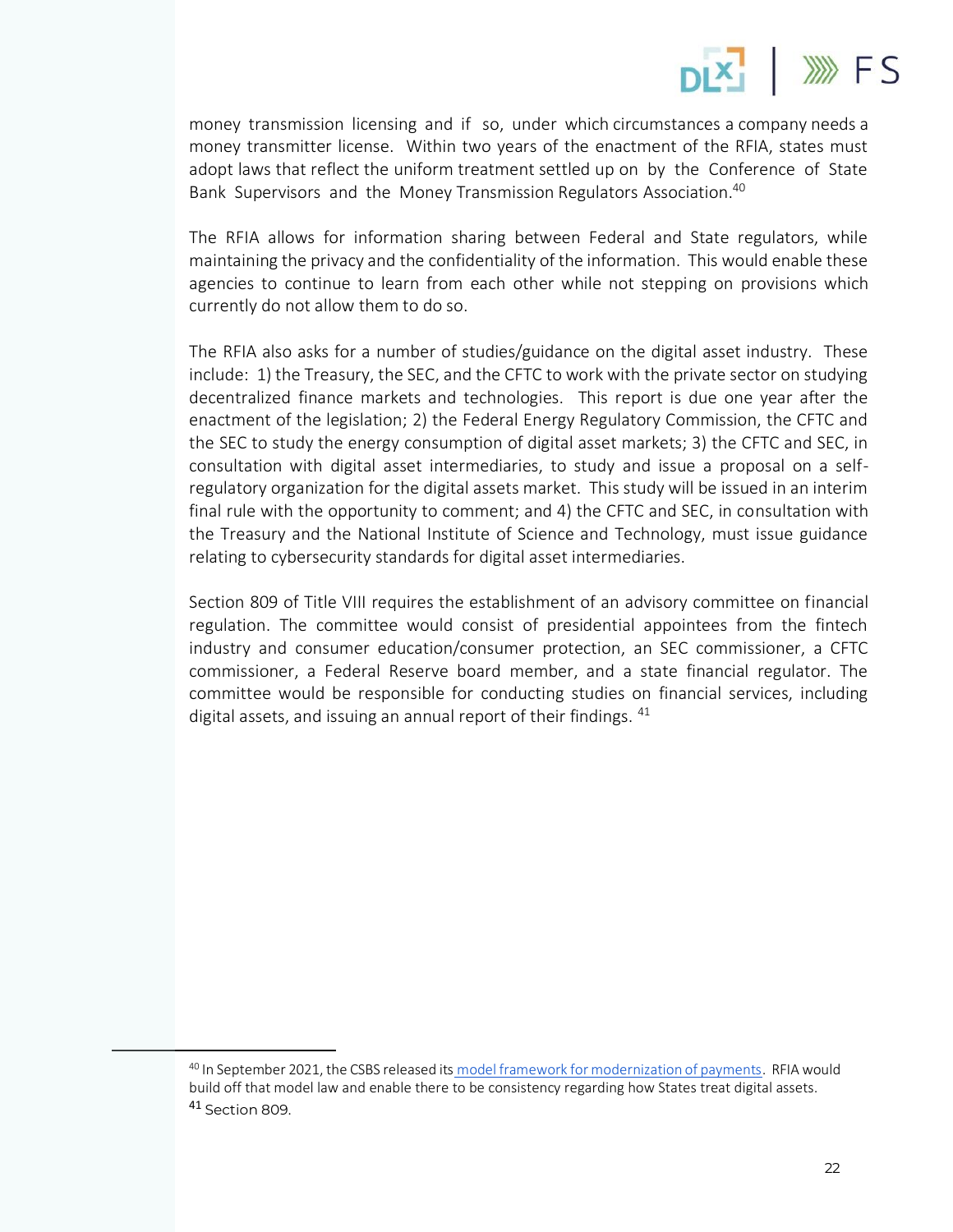

### **Concluding Thoughts**

We are excited to see proposed legislation that would provide long-overdue regulatory clarity to the digital asset space and provide robust investor protection to digital asset users while balancing the need to promote, not stifle, innovation. Though the RFIA will be introduced in Congress this session, we are still far from seeing it become law. The earliest the RFIA could realistically be enacted is 2023. However, before that, it will first need to pass both the House and the Senate, and it may be changed significantly in various Committees before it passes. Nevertheless, the RFIA provides a comprehensive overview of regulatory concerns and the groundwork for well-informed, balanced, and bipartisan solutions.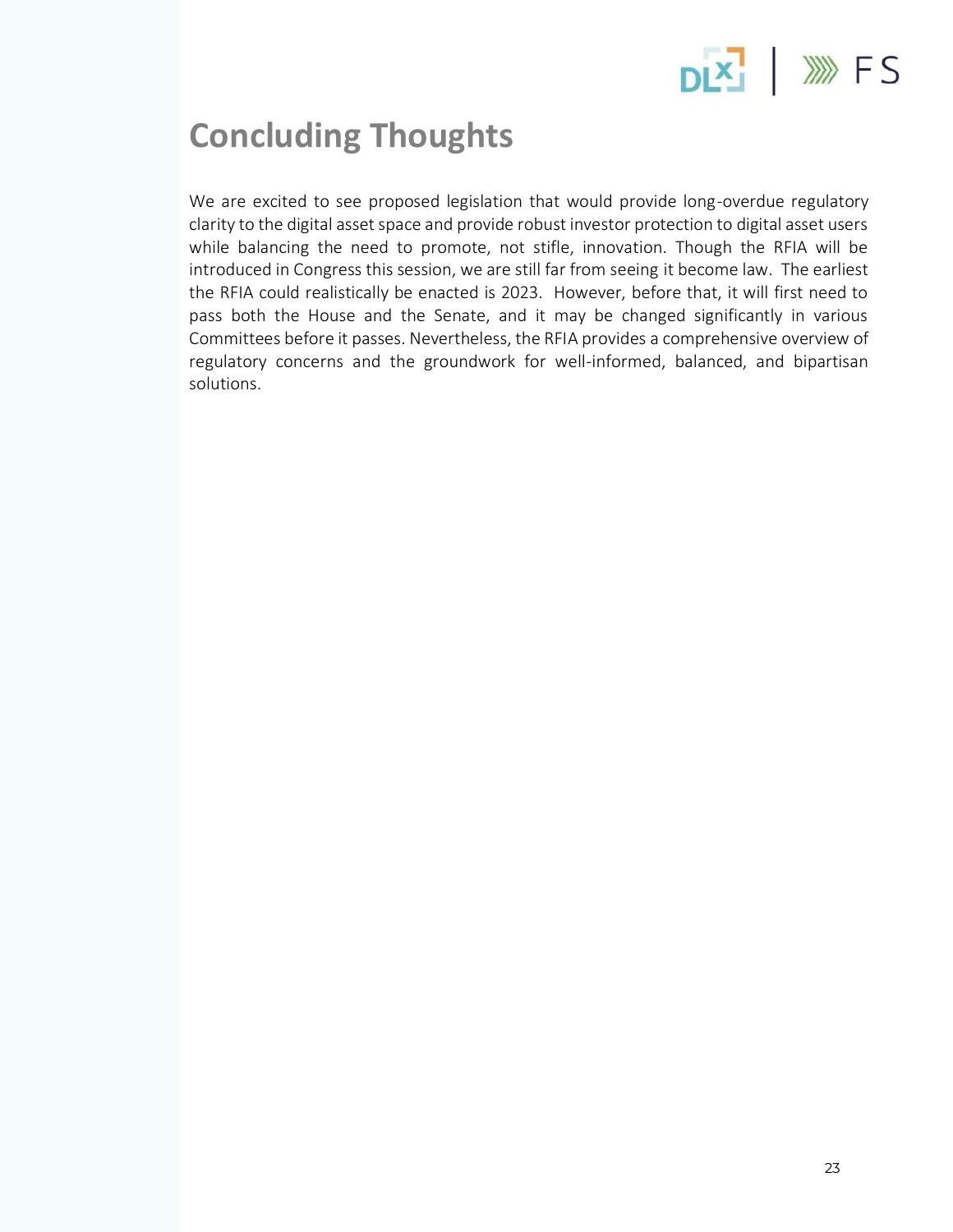

### **Appendix A**

#### Disclosures for Ancillary Asset Issuers Under Title III, Section 41(c)

Specified Periodic Disclosure Requirements—If an issuer is subject to paragraph (1), (2), or (3) of Section 41(b), the issuer shall furnish, or cause the relevant affiliate to furnish, to the SEC, on a semi-annual basis, information that the SEC may, by rule, require relating to the issuer and any relevant ancillary asset, as necessary or appropriate in the public interest or for the protection of investors, which shall be exclusively comprised of the following:

(1) Basic corporate information regarding the issuer, including the following:

(A) The experience of the issuer in developing assets similar to the ancillary asset.

(B) If the issuer has previously provided ancillary assets to purchasers of securities, 5information on the subsequent history of those previously provided ancillary assets, 6including price history, if the information is publicly available.

(C) The activities that the issuer has taken in the relevant disclosure period, and is projecting to take in the 1-year period following the submission of the disclosure, with respect to promoting the use, value, or resale of the ancillary asset (including any activity to facilitate the creation or maintenance of a trading market for the ancillary asset and any network or system that utilizes the ancillary asset).

(D) The anticipated cost of the activities of the issuer in subparagraph (D) and whether the issuer has unencumbered, liquid funds equal to that amount.

(E) To the extent the ancillary asset involves the use of a particular technology, the experience of the issuer with the use of that technology.

(F) The backgrounds of the board of directors (or equivalent body), senior management, and key employees of the issuer, the experience or functions of whom are material to the value of the ancillary asset, as well as any personnel changes relating to the issuer during the period covered by the disclosure.

(G) A description of the assets and liabilities of the issuer, to the extent material to the value of the ancillary asset.

(H) A description of any legal proceedings in which the issuer is engaged (including inquiries by governmental agencies into the activities of the issuer), to the extent material to the value of the ancillary asset.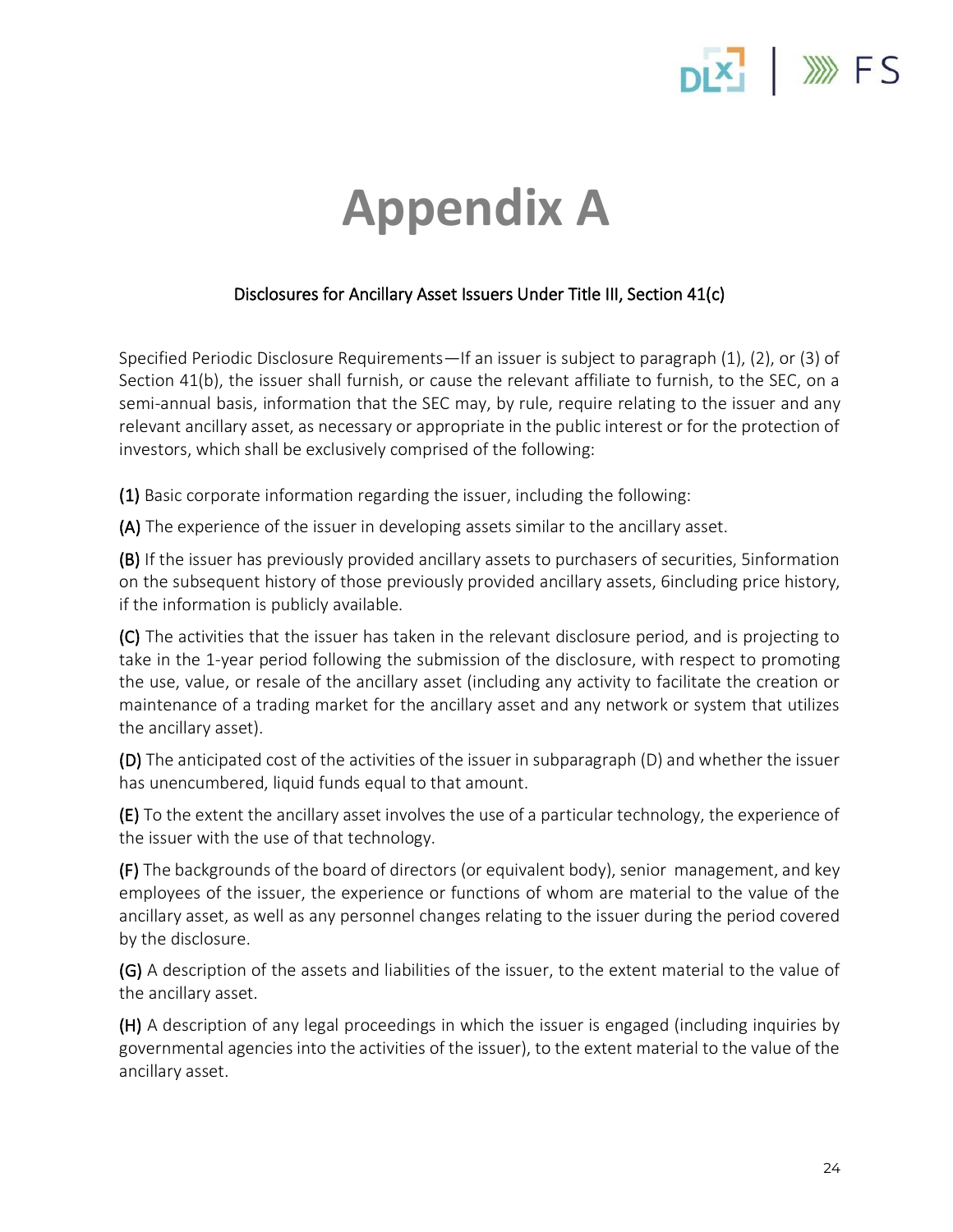

(I) Risk factors relating to the impact of the issuer on, or unique knowledge relating to, the value of the ancillary asset.

(J) Information relating to ownership of the ancillary asset by  $-$ 

(i) persons owning not less than 10 percent of any class of equity security of the issuer; and

(ii) the management of the issuer.

(K) Information relating to transactions involving the ancillary asset by the issuer with related persons, promoters, and control persons.

(L) Recent sales or similar dispositions of ancillary assets by the issuer and affiliates of the issuer.

(M) Purchases or similar dispositions of ancillary assets by the issuer and affiliates of the issuer.

(N) A going concern statement from the chief financial officer of the issuer or equivalent official, signed under penalty of perjury, stating whether the issuer maintains the financial resources to continue business as a going concern for the 1-year period following the submission of the disclosure, absent a material change in circumstances.

(2) Information relating to the ancillary asset, including the following:

(A) A general description of the ancillary asset, including the standard unit of measure with respect to the ancillary asset, the intended or known functionality and uses of the ancillary asset, the market for the ancillary asset, other assets or services that may compete with the ancillary asset, and the total supply of the ancillary asset or the manner and rate of the ongoing production or creation of the ancillary asset.

(B) If ancillary assets have been offered, sold, or otherwise provided by the issuer to investors, intermediaries, or resellers, a description of the amount of assets offered, sold, or provided, the terms of each such transaction, and any contractual or other restrictions on the resale of the assets by intermediaries.

(C) If ancillary assets were distributed without charge, a description of each distribution, including the identity of any recipient that received more than 5 percent of the total amount of the ancillary assets in any such distribution.

(D) The amount of ancillary assets owned by the issuer.

(E) For the 1-year period following the submission of the disclosure, a description of the plans of the issuer to support (or to cease supporting) the use or development of the ancillary asset, including markets for the ancillary asset and each platform or system that uses the ancillary asset.

(F) Each third party not affiliated with the issuer, the activities of which may have a material impact on the value of the ancillary asset.

(G) Risk factors known to the issuer that may limit demand for, or interest in, the ancillary asset.

(H) The names and locations of the markets in which the ancillary asset is known by the issuer to be available for sale or purchase.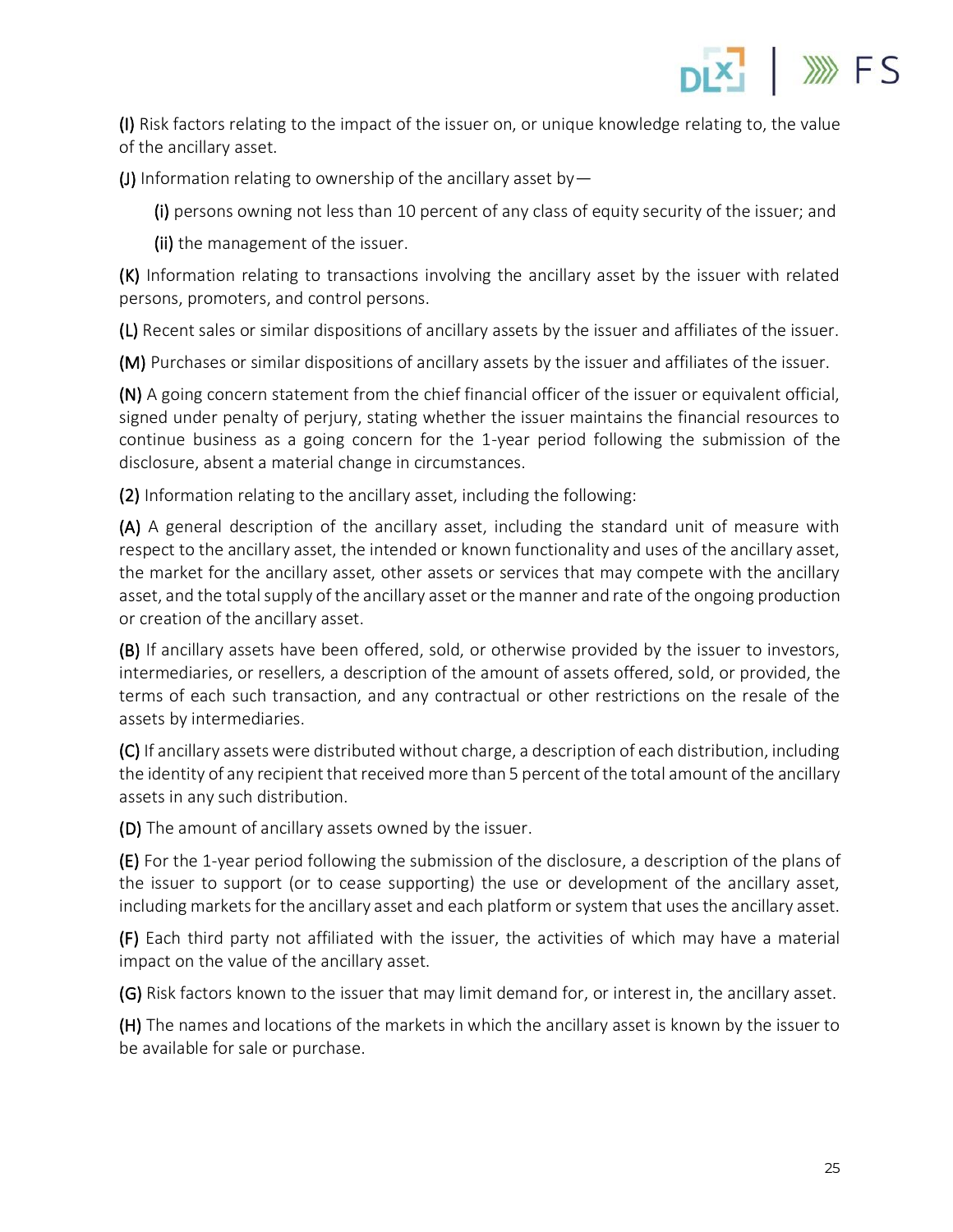

(I) To the extent available to the issuer, the average daily price for a constant unit of value of the ancillary asset during the relevant reporting period, as well as the 12-month high and low prices for the ancillary asset.

(J) If applicable, information relating to any external audit of the code and functionality of the ancillary asset, including the entity performing the audit and the experience of the entity in conducting similar audits.

(K) If applicable, any third-party valuation report or economic analysis regarding the ancillary asset or the projected market of the ancillary asset, which shall include the entity performing the valuation or analysis and the experience of the entity in conducting similar reports or analyses.

(L) Information relating to custody by the owner of the ancillary asset or a third party.

(M) Information on intellectual property rights claimed or disputed relating to the ancillary asset.

(N) A description of the technology underlying the ancillary asset.

.

(O) Any material tax considerations applicable to owning, storing, using, or trading the ancillary asset.

(P) Any material legal or regulatory considerations applicable to owning, storing, using, or trading the ancillary asset, including any legal proceeding that may impact the value of the ancillary asset.

(Q) Any other material factor or information that may impact the value of the 8 ancillary asset and about which the issuer is reasonably aware.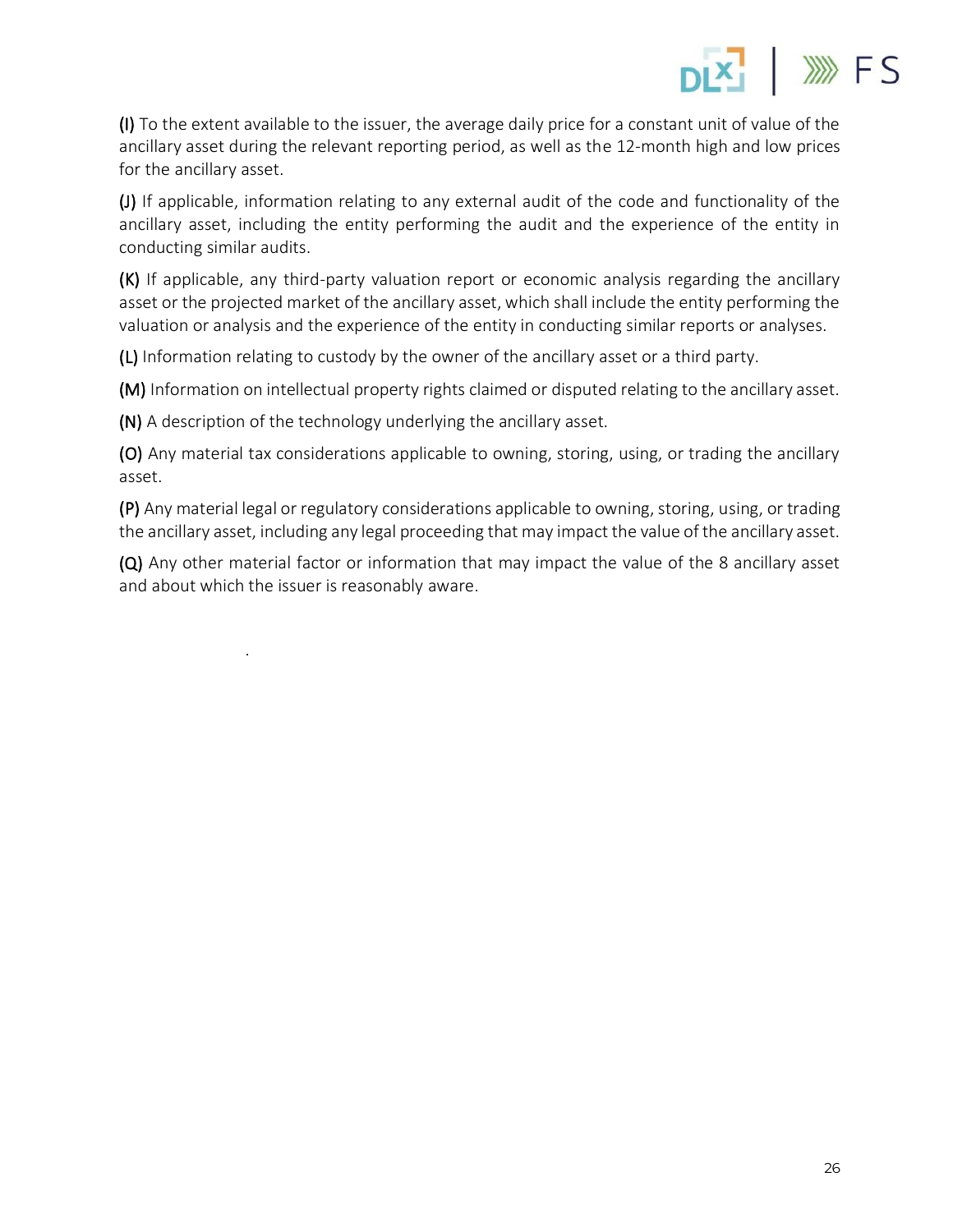

#### **Appendix B**

| Sec 207 - Retirement<br>Investing                                     | Requires the Comptroller General to conduct a study on retirement investing in digital<br>assets and issue a report by March 1, 2023.                                                                                                                                                                    |
|-----------------------------------------------------------------------|----------------------------------------------------------------------------------------------------------------------------------------------------------------------------------------------------------------------------------------------------------------------------------------------------------|
| Sec 304 - SEC Rules<br>Modernization                                  | Requires the SEC to conduct a multi-year study with respect to the modernization of the<br>rules of the Commission and issue final rules on investor protection, collaborative<br>custody, market structure changes, regulatory burden reduction, etc. within 18 months<br>of the enactment of this act. |
| Sec 701 - Distributed<br>Ledgers in Depositories                      | Board of Governors of the Federal Reserve System study on use of distributed ledger<br>technology for reduction of risk for depository institutions, 180 days after the date of<br>enactment.                                                                                                            |
| Sec 805 - Decentralized<br>Finance                                    | Requires the CFTC, SEC, and Secretary of the Treasury to analyze the market position of<br>decentralized finance with respect to digital assets and submit a report no later than 1<br>year after enactment.                                                                                             |
| Sec 806 - Energy<br>Consumption                                       | Analysis of Energy Consumption in digital assets each year, must be published annually.                                                                                                                                                                                                                  |
| Sec 807 – Self Regulation<br>and Digital Asset<br><b>Associations</b> | Requires the CFTC to conduct a study and issue a report on self-regulatory organizations<br>and registered digital asset associations within 6 months of enactment. Not later than<br>August 1, 2022, the CFTC and SEC shall jointly adopt an interim final rule specifying the<br>scope of the study.   |

#### I. Studies Required by the RFIA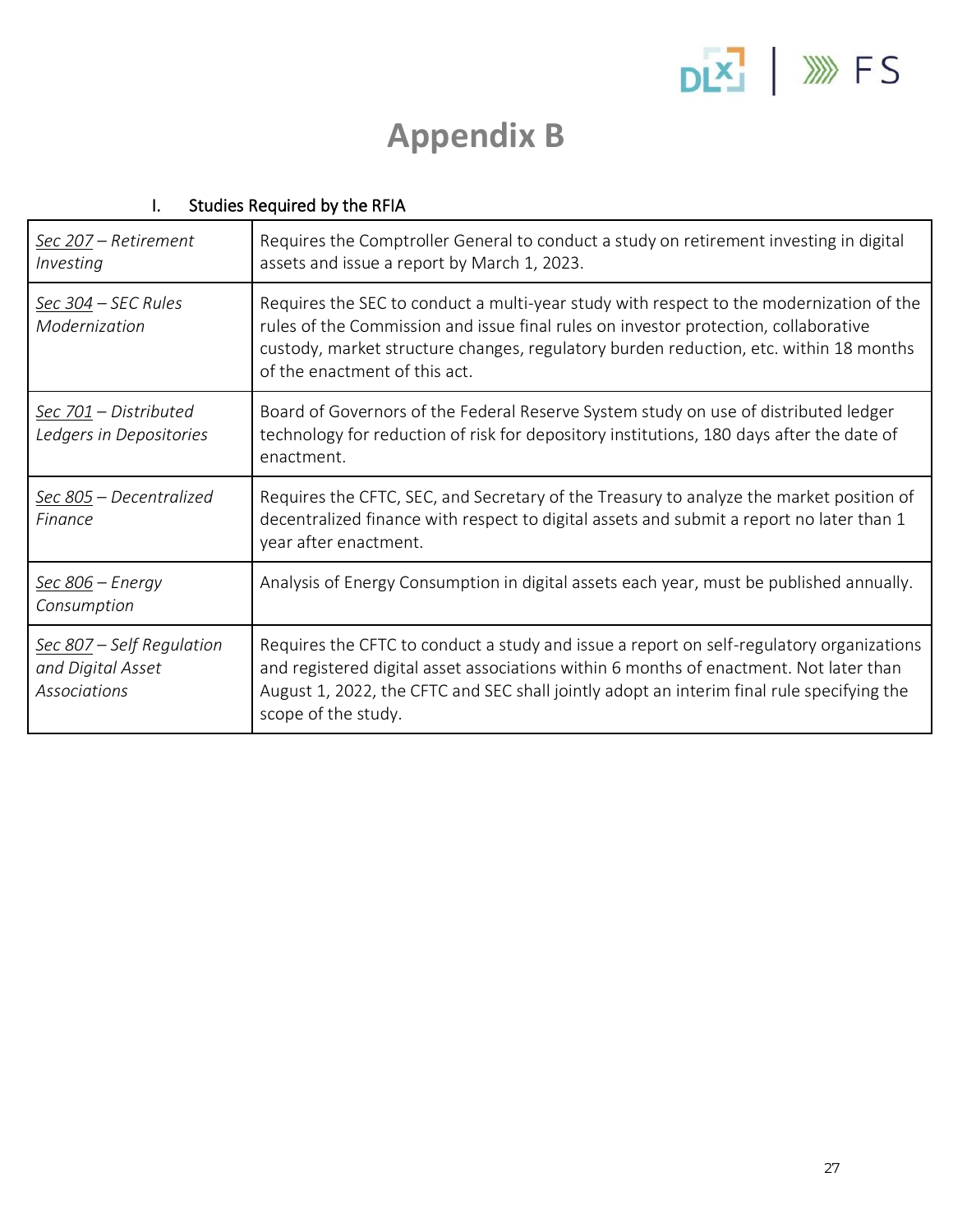

#### II. Future Guidance Required by the RFIA

| $Sec 206 - Tax$                                               | Not later than 1 year after the date of enactment the Secretary of the Treasury shall<br>issue guidance on (1) forks, airdrops, and other subsidiary value as taxable,<br>contingent upon the affirmative claim and disposition of the subsidiary value by a<br>taxpayer, (2) merchant acceptance of digital assets (3) treatment of digital asset<br>mining and staking, (4) charitable contributions of digital assets, (5) payment<br>stablecoins as indebtedness. |
|---------------------------------------------------------------|-----------------------------------------------------------------------------------------------------------------------------------------------------------------------------------------------------------------------------------------------------------------------------------------------------------------------------------------------------------------------------------------------------------------------------------------------------------------------|
| Sec 303 - Satisfactory Control<br>Location                    | Not later than 180 days after enactment SEC shall provide regulation for the<br>satisfactory control location requirements.                                                                                                                                                                                                                                                                                                                                           |
| <u>Sec 304</u> – SEC Rules<br>Modernization                   | SEC must modernize consumer protection rules within 18 months.                                                                                                                                                                                                                                                                                                                                                                                                        |
| Sec 304 - Dealers of Digital and<br><b>Traditional Assets</b> | Not later than 270 days after enactment SEC adopts final guidance permitting<br>brokers or dealers to trade and hold digital assets alongside traditional assets.                                                                                                                                                                                                                                                                                                     |
| Sec 602 - Payment Stablecoin<br><b>Sanctions Compliance</b>   | Not later than 120 days after enactment the Secretary shall adopt final guidance on<br>sanctions compliance responsibilities.                                                                                                                                                                                                                                                                                                                                         |
| Sec 603 - Digital Yuan Use                                    | Not later than 60 days after enactment standards for adequate security measures<br>for government devices using the Digital Yuan.                                                                                                                                                                                                                                                                                                                                     |
| <u>Sec 703</u> – Federal Reserve<br><b>Routing Numbers</b>    | Not later than 2 years from the date of enactment of this Act the Federal Reserve<br>shall assume responsibility for issuing routing transit numbers to depository<br>institutions.                                                                                                                                                                                                                                                                                   |
| Sec 705 - Depository<br><b>Institutions</b>                   | Not later than 18 months after the date of enactment of this Act, the Federal<br>Financial Institutions Examination Council, with FinCEN will publish final guidance<br>for depository institutions on anti money laundering, custody fiduciary and capital<br>market activities, information technology standards, payment system risk, and risk<br>protection.                                                                                                      |
| Sec 705 - Digital Asset<br><b>Intermediaries</b>              | Not later than 18 months after the date of enactment of this Act the SEC and CFTC<br>shall publish final guidance on AML and information technology standards for digital<br>asset intermediaries.                                                                                                                                                                                                                                                                    |
| Sec 803 - State Money<br><b>Transmission Coordination</b>     | Not later than 2 years after the date of enactment of this Act States, through the<br>Conference of State Bank Supervisors and the Money Transmission Regulators<br>Association shall adopt uniform treatment of digital assets under state money<br>transmission laws.                                                                                                                                                                                               |
| Sec 808 - Cybersecurity                                       | Not later than 18 months from the date of enactment of this Act the SEC, CFTC and<br>Secretary of Treasury shall develop comprehensive guidance relating to<br>cybersecurity for digital asset intermediaries.                                                                                                                                                                                                                                                        |